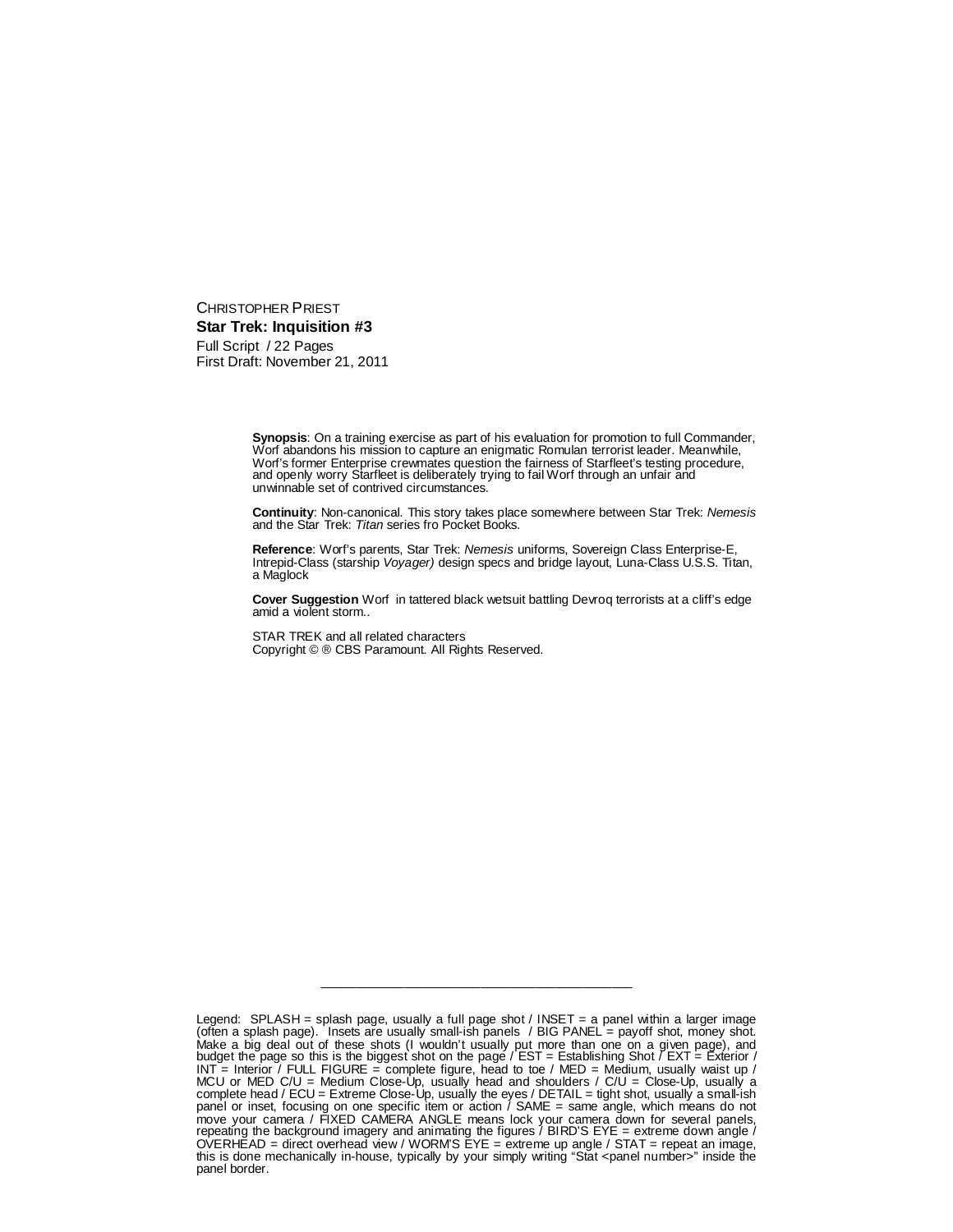- 1. PICARD: CONTINUE THE INTERVIEW SEQUENCE FRO PREVIOUS ISSUES. BLACK BACKGROUND, WE DO NOT SEE WHO HE IS TALKING TO.
	- **1 PICARD: Some of Starfleet's most secure data encryption schemes are based upon the most primitive linguistics found in the galaxy. 2 PICARD: Ventusian glyphs, etched into cave walls**

# **using sharp stones.**

- 2 PICARD TALKING WITH HIS HANDS, NOW, IDLE GESTURES, BEIN PROFESSORIAL AS HE TEACHES. BENIGN EXPRESSION: THIS IS THE FAVORITE PART OF HIS LIFE: ARCHAEOLOGY.
	- **3 PICARD: The Ventu would confound their enemies with tribe-specific iconography based on metaphor. 4 PICARD: "Rapunzel in the tower."**
	- **5 PICARD: After that, the glyphs were arranged in iambic pentameter.**
	- **6 PICARD: And written backward.**
- 3 PICARD SIPS TEA.
	- **7 PICARD: Among advanced civilizations it is not our weaponry but our information-- our data, our...** *stories***...**
	- **8 PICARD: --which determine life and death for entire worlds.**
	- **9 PICARD: Which makes data security among our highest priorities.**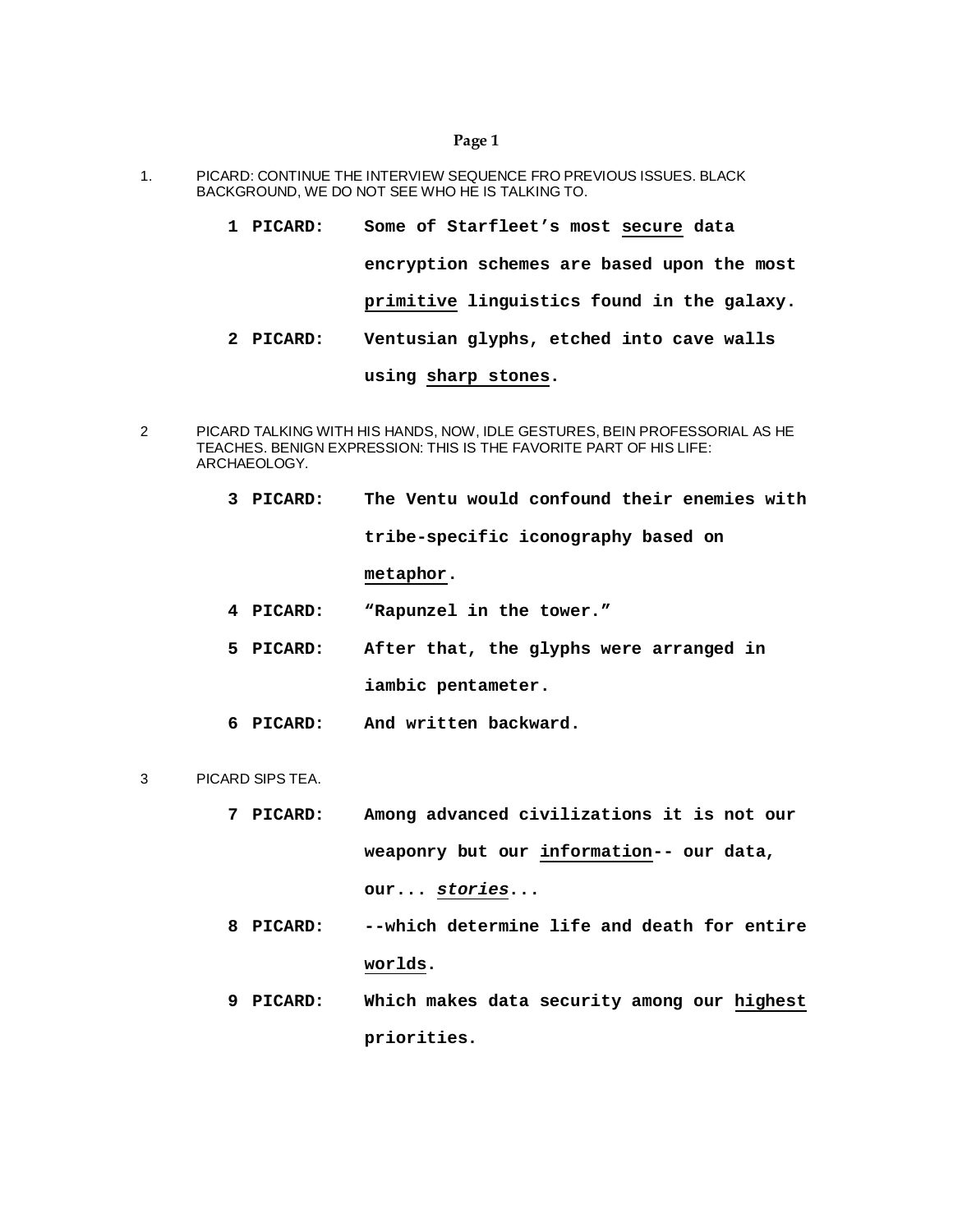- 4 PICARD LEANING FORWARD, SETTING HIS TEA DOWN. WE DO NOT SEE THE TABLE.
	- **10 PICARD: Starfleet Strategic Command's black-book encryption key requires one to have an absolute understanding of the history and culture of the Ventu--**
	- **11 PICARD: --a primitive species from the planet Ledos, located in the Delta Quadrant 60 thousand light years from earth.**
- 5 PICARD, STOIC, ADDRESSING HIS OFF-SCREEN INTERVIEWER.
	- **12 PICARD: There is, however, one weapon against which there is no sure defense.**
	- **13 PICARD: Immune to even the strongest encryption. Undetectable by our most sophisticated monitoring devices.**
	- **14 PICARD: The most inclusive, level-one scans turn up nothing.**
- 6 PICARD: HIS HEAD TURNED, AGAIN LOOKING OFF.
	- **15 PICARD: A pure data stream. Invisible, unscannable, unrecordable.**
	- **16 PICARD: The one weapon against which even our most advanced monitoring and security is powerless.**
	- **17 PICARD: The deadliest threat to Starfleet data security.**
- 7 PICARD: GRIM: HOLDING UP A TRADITIONAL, STANDARD, #2 PENCIL. THIS IS A PENCIL WE USE TODAY, SHARPENED POINT, ERASER HEAD.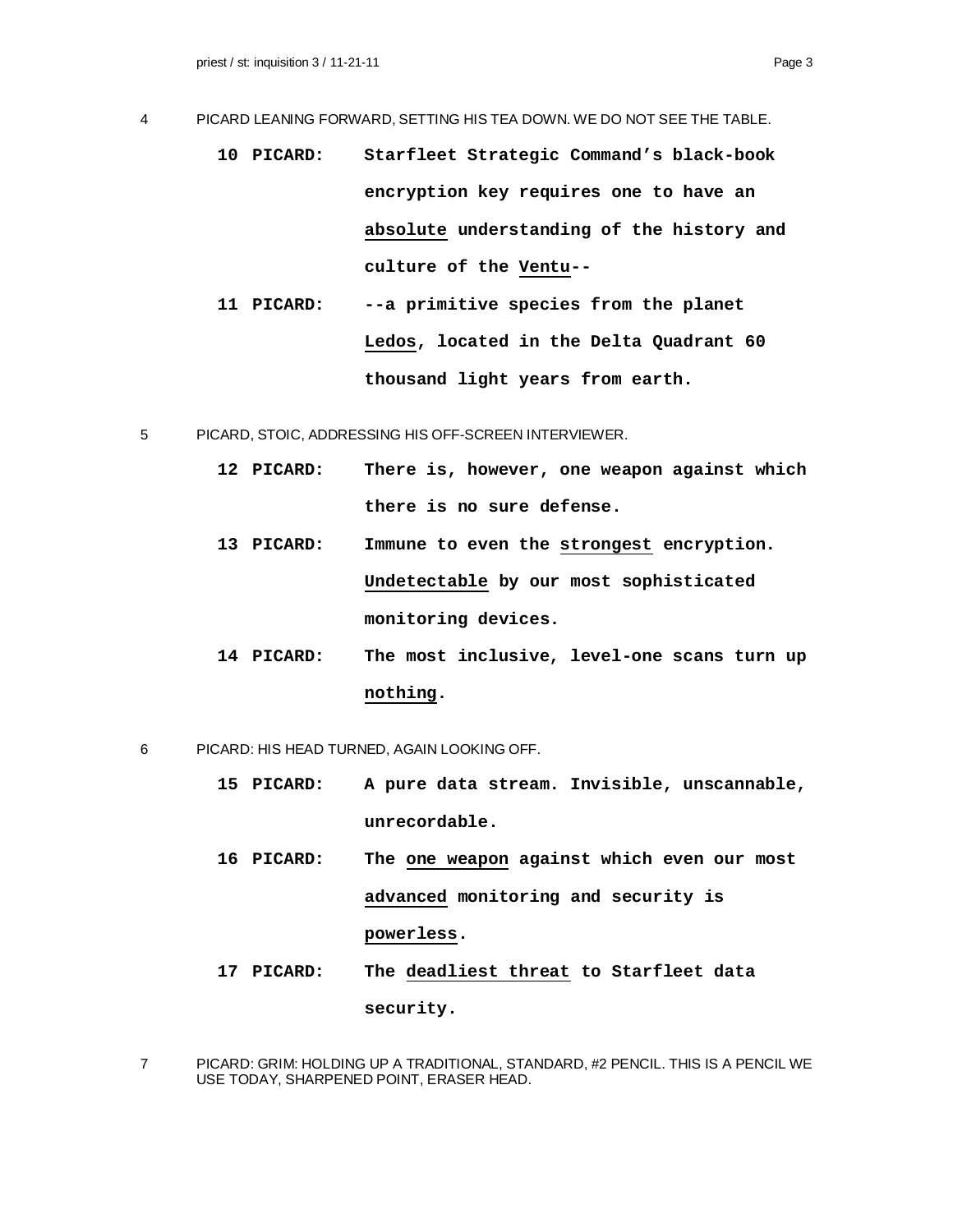**— no copy —**

8 STAT/REPEAT.

**18 PICARD: Starfleet Intelligence is terrified of**

**this.**

9 NEW ANGLE: THE BISTRO TABLE: WE SEE PICARD's TEA AND SAUCER, THE TEAPOT, AND ANOTHER TE AND SAUCER BELONGING TO HIS UNSEEN INTERVIEWER.

THE PENCIL LANDS ON THE TABLE, PICARD's TOSSED IT THERE.

- **19 PICARD: (Off) As well they should be...**
- **20 SFX: TEKK.**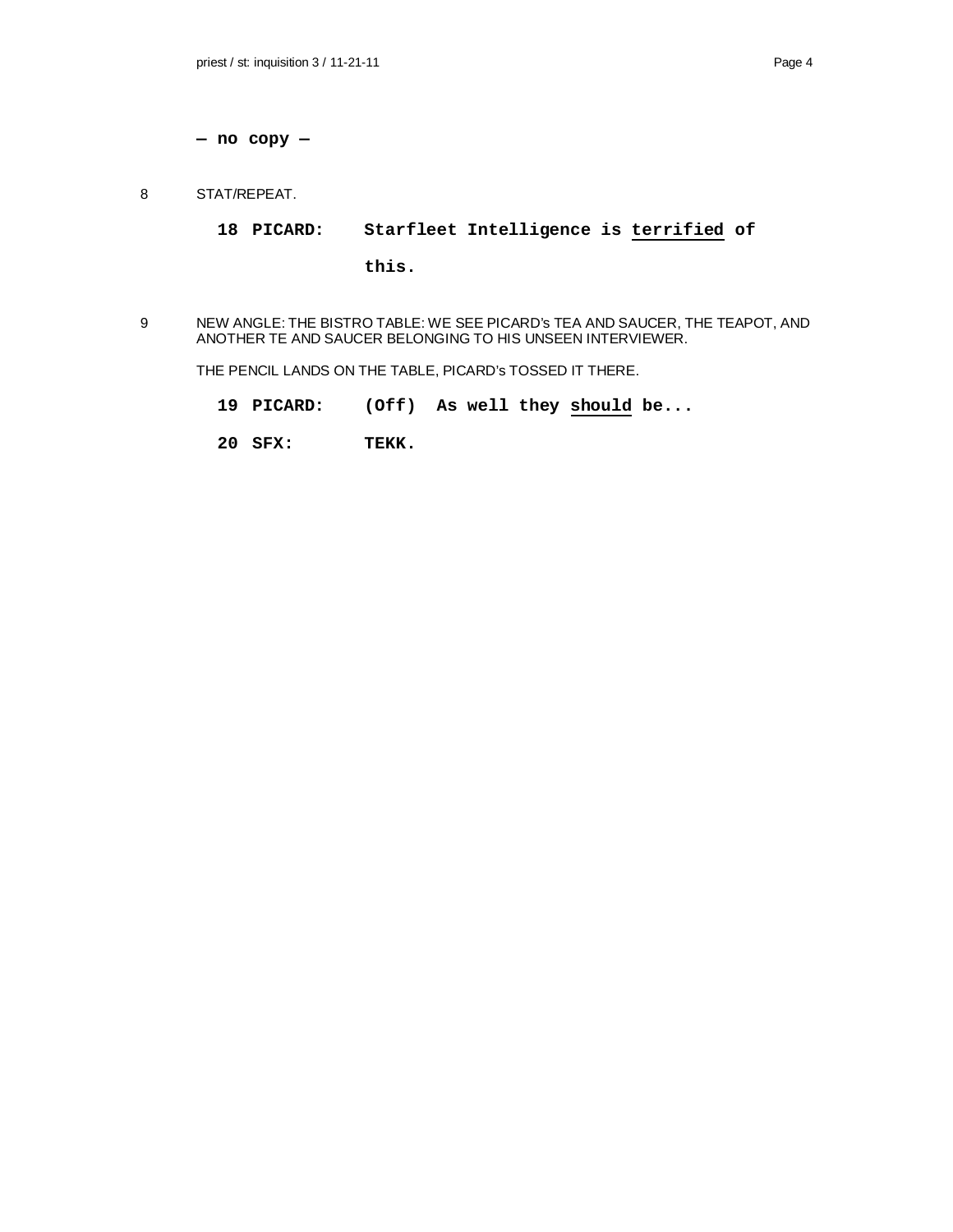- 1 INT: STARFLEET COMMAND, EARTH: STAT/REPEAT THE GLASS DOOR TO DR. CRUSHER's OFFICE FROM PART 1. STARFLEET MEDICAL INSIGNIA ON THE DOOR....
	- **1 DOOR: BEVERLY CRUSHER CMD MD**
- 2 CU TO: INSIDE THE OFFICE: ADMIRAL JANEWAY ENTERING, ANNOYED.

**— no copy —**

- 3 IN CLOSE ON JANEWAY: ANNOYED. LOOKING AROUND, SUSPICIOUS.
	- **2 ELECTRONIC:** *We have the Enterprise on secure channel,*

*Admiral Janeway.*

- **3 JANEWAY: Very well.**
- **4 JANEWAY: Put it through here in Dr. Crusher's office.**
- 4 OVER JANEWAY's SHOULDER: ON A DESKTOP MONITOR: CAPTAIN PICARD, SMILING, SIPPING TEA.
	- **5 PICARD: (Electronic) Admiral Janeway. What a pleasant surprise.**
	- **6 PICARD: (Electronic) What's it** *beean--* **12, 13**

**hours--?**

- **7 JANEWAY: All right, Jean-Luc.**
- **8 JANEWAY: What are you up to?**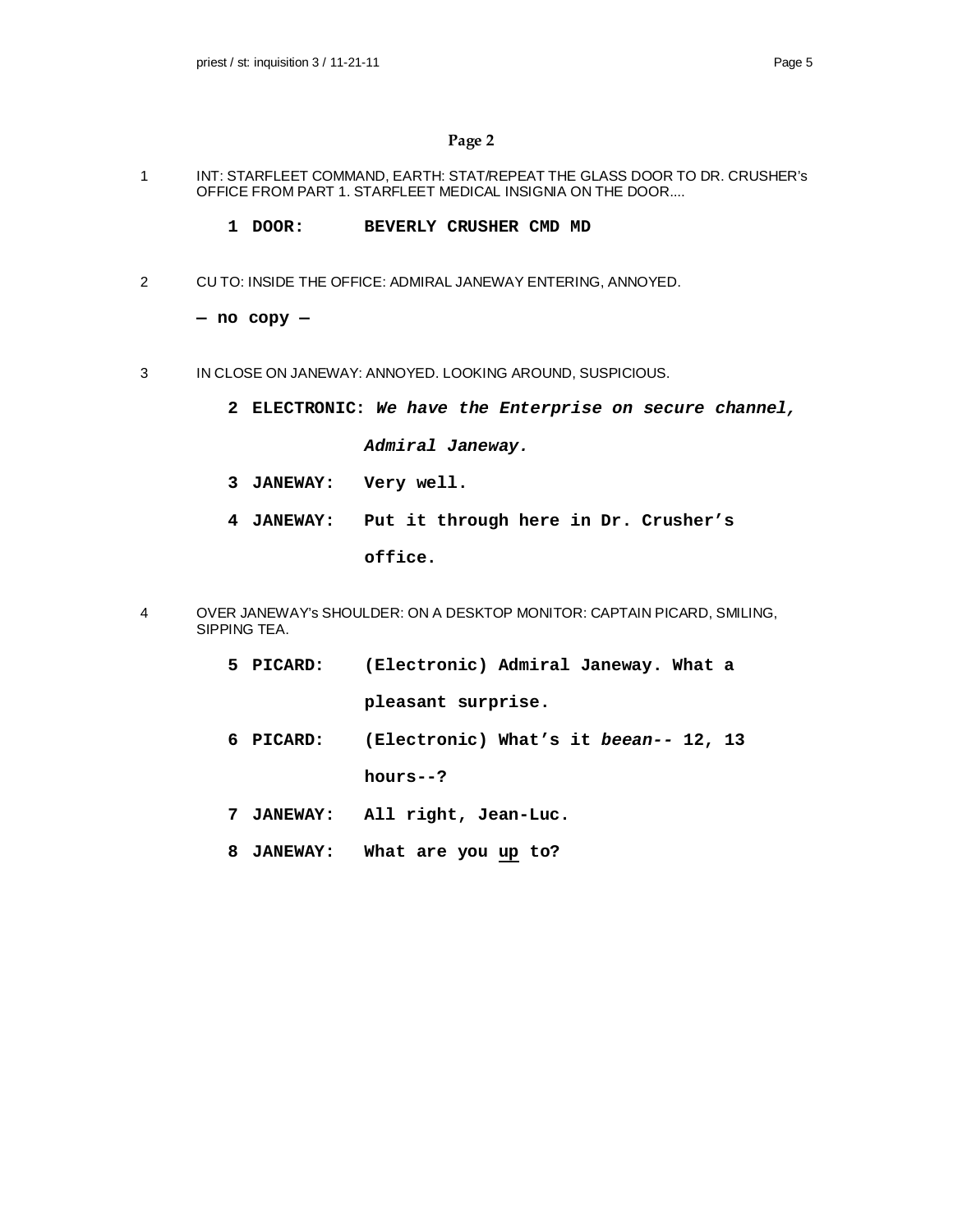- 5 PICARD ON THE MONITOR: IN HIS QUARTERS, HAPPY.
	- **9 PICARD:** *Les Troyens***, Admiral. Act Four.**
	- **10 ELECTRONIC:** *I was down at StatCom 20 minutes ago. They wouldn't open the door.*
	- **11 PICARD: Welcome to the club, Admiral. We should have jackets made.**
	- **12 ELECTRONIC:** *Why would they lock me out, unless--*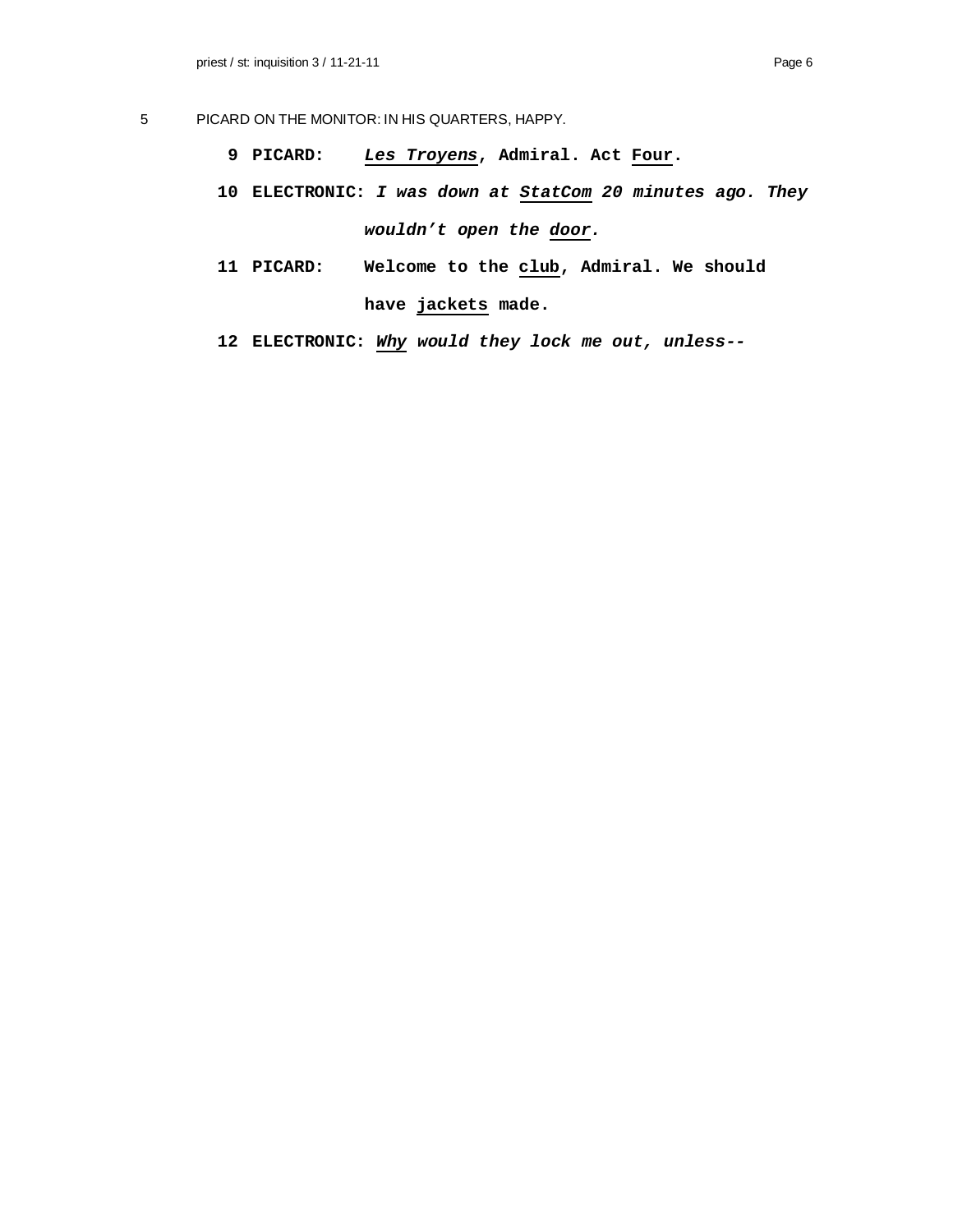- 1 CUT TO: THE IKS VAS'TERAKH, CHANCELLOR MARTOK's KLINGON FLAGSHIP, IN ORBIT AROUND A SMALL CLASS-M MOON.
	- **1 ELECTRONIC:** *--they're discussing something they don't*

*want you to know.*

- **2 VOICE: (From Klingon Ship)** *> Piff! < Hahhdly,* **Admiral.**
- **3 ELECTRONIC:** *We're receiving traffic from the*

*Lanatosians demanding to know why the*

*Sverdlov is late.*

- **4 ELECTRONIC:** *Worf's training ship never arrived.*
- 2 OVER JANEWAY's SHOULDER: PICARD ON THE MONITOR, SMILING.
	- **5 PICARD: (Electronic)** *I'm sure it's nothing.*
	- **6 JANEWAY: I'm sure it's not.**
	- **7 JANEWAY: Which makes me wonder why you're just**

**sitting there on the Enterprise.**

- 3 CUT TO: INTERIOR: THE IKS VAS'TERAKH, THE B4 SITTING IN THE MESS HALL, LARGE KLINGON EMPIRE EMBLEM SOMEWHERE IN SHOT.
	- **8 ELECTRONIC:** *I'm sure every brass hat in Strategic*

*Command would bet the farm you'd be warping*

*across the galaxy to rescue your friend.*

**9 B4: Which would presume my friend required**

**rescuing.**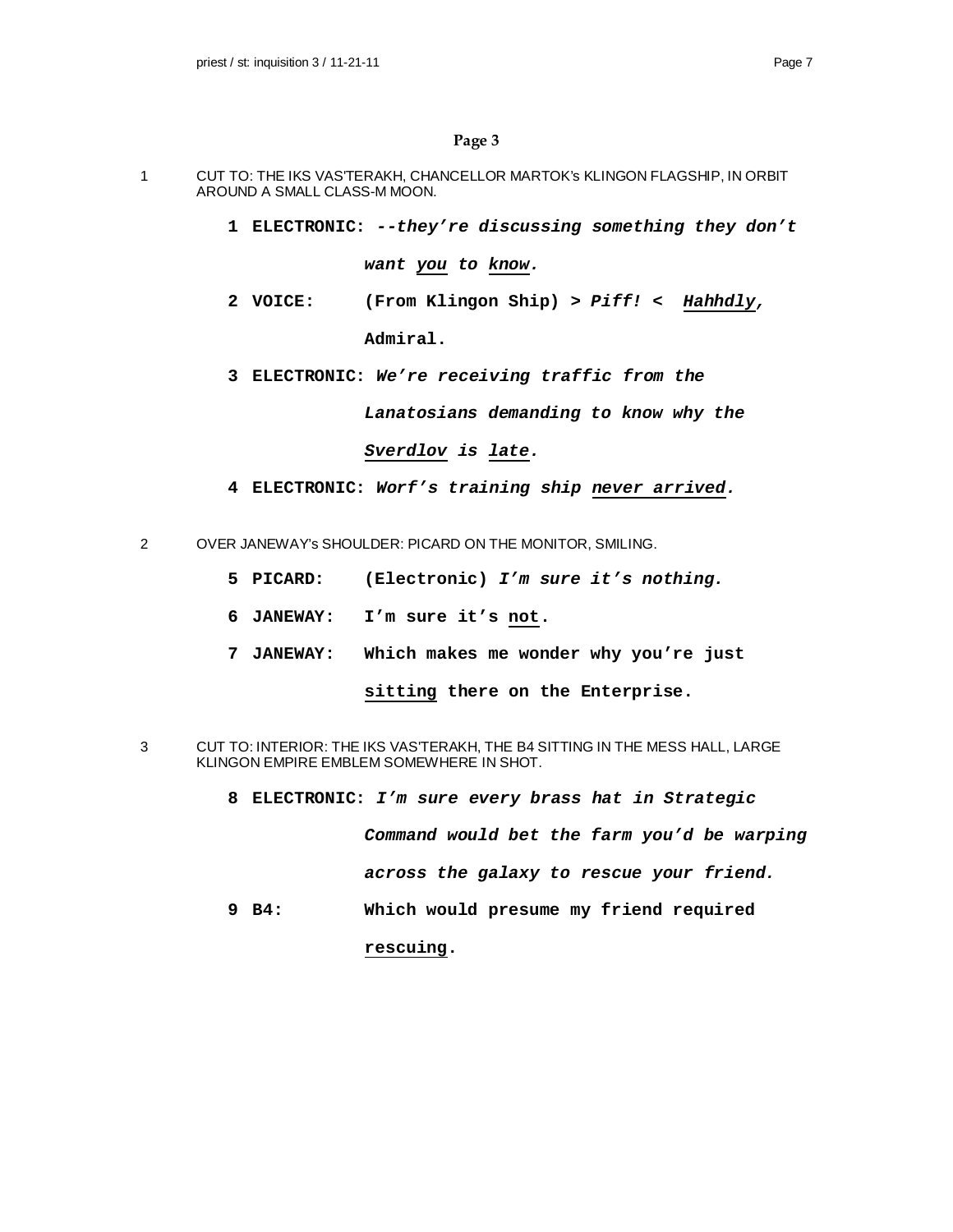- 4 IN CLOSER: THE KLINGON MESS HALL: B4 SIPPING TEA. COMMANDER GEORDI LaFORGE IS NEARBY, HOLDING AN ELECTRONIC CLIPBOARD. GEORDI LOOKS FINE, HE HAS NO INJURIES FROM LAST ISSUE's TARG HUNT.
	- **10 ELECTRONIC:** *So the Enterprise is just going to sit*

*there at Herekas II.*

- **11 B4: Routine maintenance-- a little shore leave. We'll be under way in a few days.**
- **12 B4: Picard out.**
- 5 STAT/REPEAT: PAGE ONE PANEL 3: JANEWAY THINKING.
	- **13 JANEWAY: ...**
	- **14 JANEWAY:** *"...a few days..."*
	- **15 JANEWAY: Nice try, Captain. Computer--**
	- **16 JANEWAY: --activate the Emergency Medical Hologram**

**program.**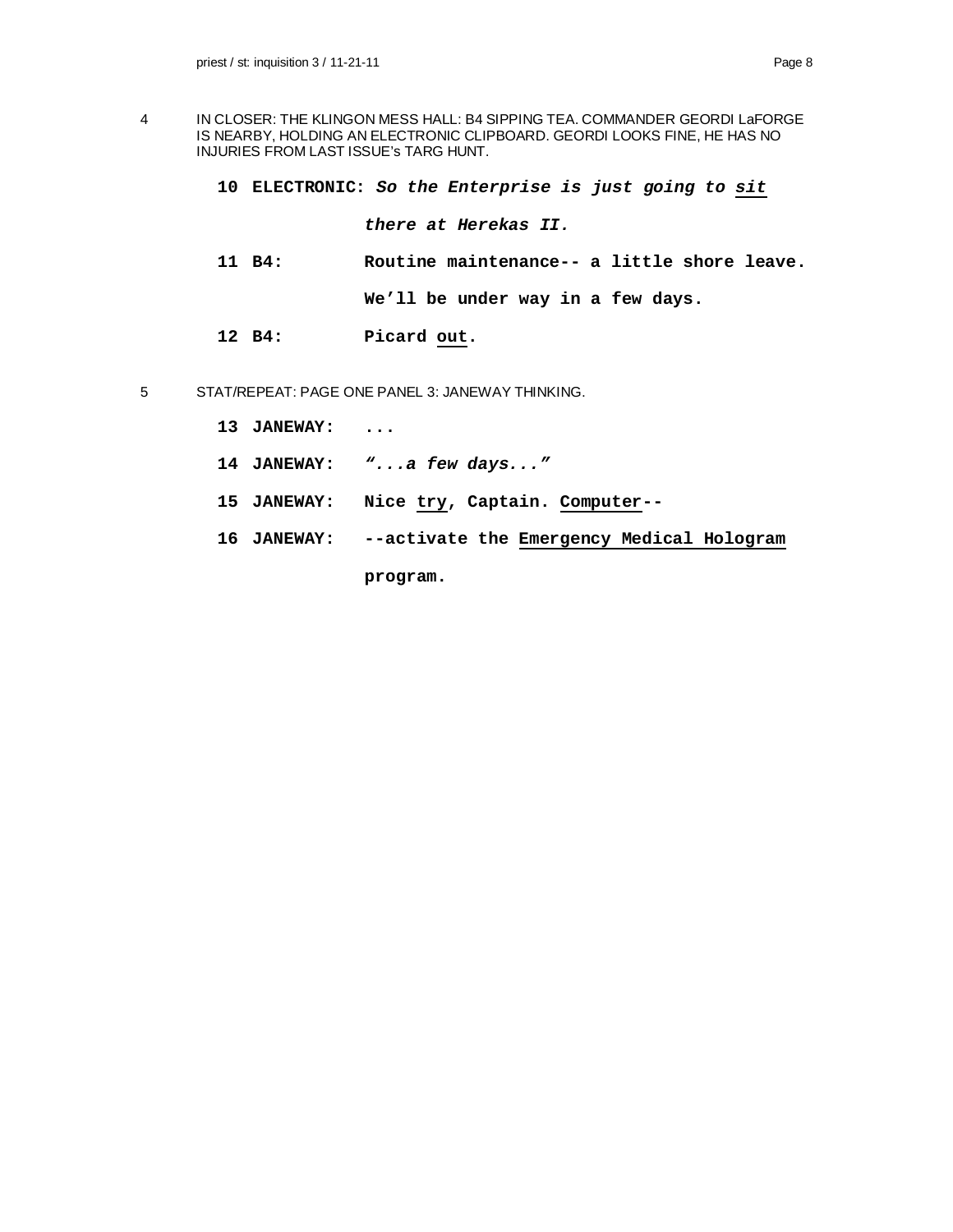- 1 NEW ANGLE: THE DOCTOR (FROM ST: *VOYAGER)* MATERIALIZES IN CRUSHER's OFFICE.
	- **1 DOCTOR: Please state the nature of the medical emergency.**
	- **2 JANEWAY: I need access to StatCom Level-1 précis, the Devroq Confederacy. Cross index Lanatosia II.**
	- **3 DOCTOR: Why ask me? I'm a doctor, not a filing cabinet.**
- 2 JANEWAY INSERTS AN ISOLINEAR CHIP INTO A SLOT NEAR THE DESKTOP MONITOR.
	- **4 JANEWAY: You and I haven't met.**
	- **5 JANEWAY: Even the bunkers-- at the most secure levels of Strategic Command-- have three things:**
	- **6 JANEWAY: A fire suppression system, a rapid evac plan--**

# 3 NEW ANGLE: A SECOND DOCTOR APPEARS. THE FIRST DOCTOR STARTLED TO SEE HIM.

- **7 JANEWAY: (Off) --and an EMH program, part of a network tied back here, to Starfleet Medical.**
- **8 DOCTOR: I beg your pardon-- who--?!**
- **9 JANEWAY: (Off) -- An old friend. He'll be relieving you for awhile.**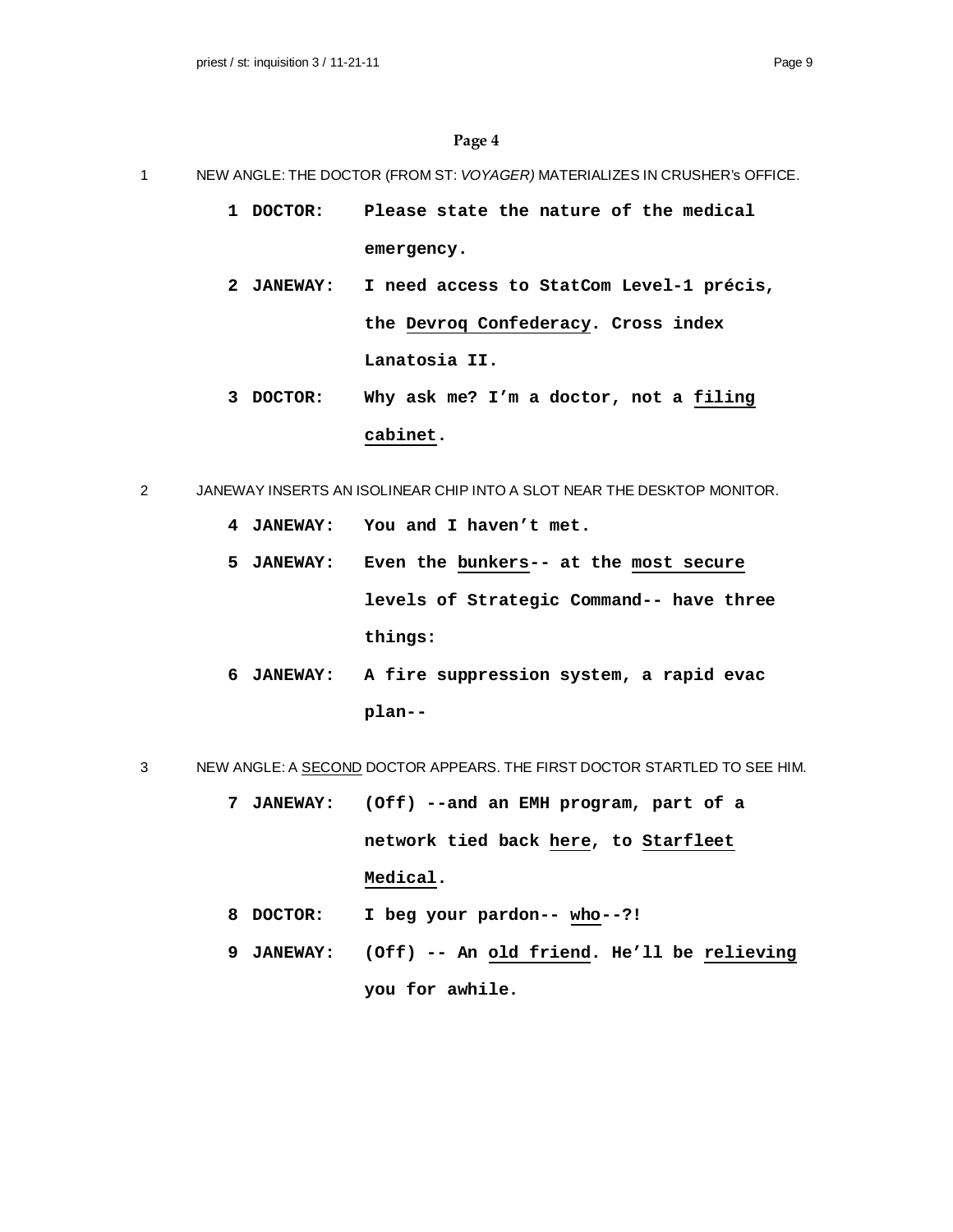- 4 2ND DOCTOR STEPS INTO THE FIRST DOCTOR, ESSENTIALLY TAKING OVER.
	- **10 JANEWAY: (Can be off) Sound waves reverberate off computer housing, which the EMH program can record--**
	- **11 JANEWAY: --voice prints and pass codes--**
	- **12 JANEWAY: --which is likely how Dr. Crusher accessed the intelligence data I'm certain she provided Captain Picard.**
- 5 JANEWAY: NOW SEATED AT CRUSHER's DESK, OPENING A DRAWER..
	- **13 JANEWAY: Doctor-- see what you an find out about just what the hell is going on--**
- 6 JANEWAY: HOLDING A PENCIL AT HER EYE LEVEL: SCRUTINIZING IT.

**— no copy —**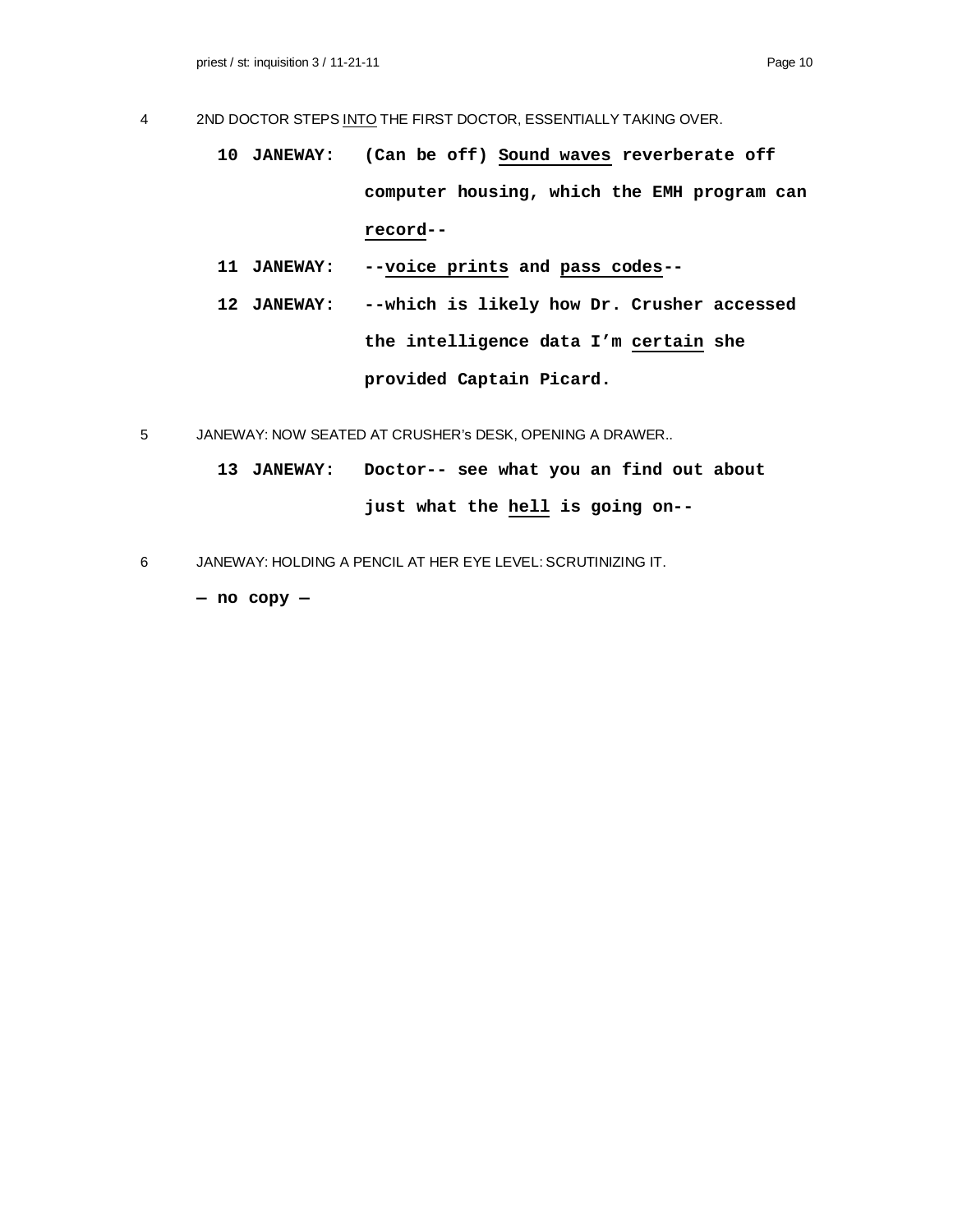- 1 CUT TO: THE KLINGON SHIP: GEORDI HAS A PANEL OPEN IN THE B4's HEAD, MAKING ADJUSTMENTS. MARTOK OBSERVES.
	- **1 GEORDI: All right, Chancellor Martok, that should about do it.**
	- **2 MARTOK: An amusing deception, Commander LaForge--**
	- **3 MARTOK: --what's to prevent us from duplicating it- - or the Starfleet transponder you've installed here on the Vas'Terakh?**
- 2 IN CLOSE ON GEORDI AS HE WORKS.
	- **4 GEORDI: Well, sir, your honor.**
	- **5 GEORDI: The way the captain sees it, no booby traps or self-destruct protocols would be more effective than a Klingon's word.**
	- **6 B4: (Electronic)** *Why is B4 being left on a Klingon ship...?*
	- **7 GEORDI: To help us.**
	- **8 B4: (Electronic)** *How is B4 helping...?*
- 3 MARTOK, SCOWLING.
	- **9 MARTOK: Are you sure this puppet has sufficient subroutines to continue his Picard impersonation?**
	- **10 LaFORGE: (Off) Well... I hope so, Chancellor.**
	- **11 LaFORGE: (Attach) The B4's positronic matrix is not nearly as sophisticated as Commander Data's was.**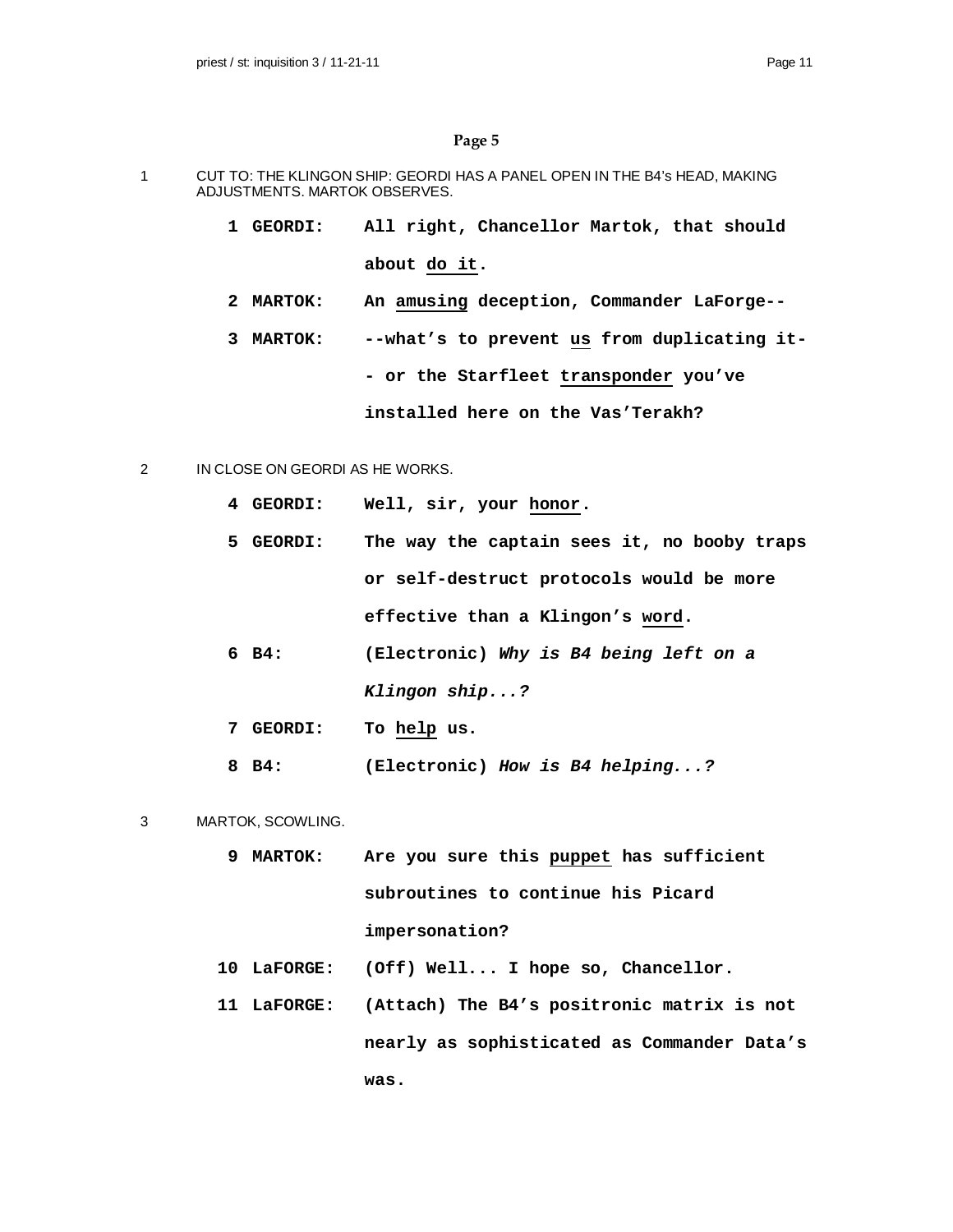- 4 NEW ANGLE: GEORDI STANDING BACK, ARMS FOLDED, OBSERVING B4. THE PANEL ON B4's HEAD IS SHUT.
	- **12 LaFORGE: Between the holo-array in your comm link, the transponder I installed emitting the Enterprise's transponder codes--**
	- **13 LaFORGE: --and whatever improvising the B4 can manage--**
	- **14 MARTOK: --your people will remain convinced the Enterprise is in orbit here at Hekeras II.**
- 5 OVER Geordi's SHOULDER: MARTOK, WHO TOWERS OVER HIM, SCOWLING.
	- **15 GEORDI: Yes, sir. 16 MARTOK Instead of warping at high speed to Lanatosia II-- 17 MARTOK: --to rescue Worf. 18 GEORDI: Yes sir. 19 MARTOK: Commander--**
- 6 MARTOK: SCOWLING DOWN AT US.
	- **20 MARTOK: --Klingons resent being rescued.**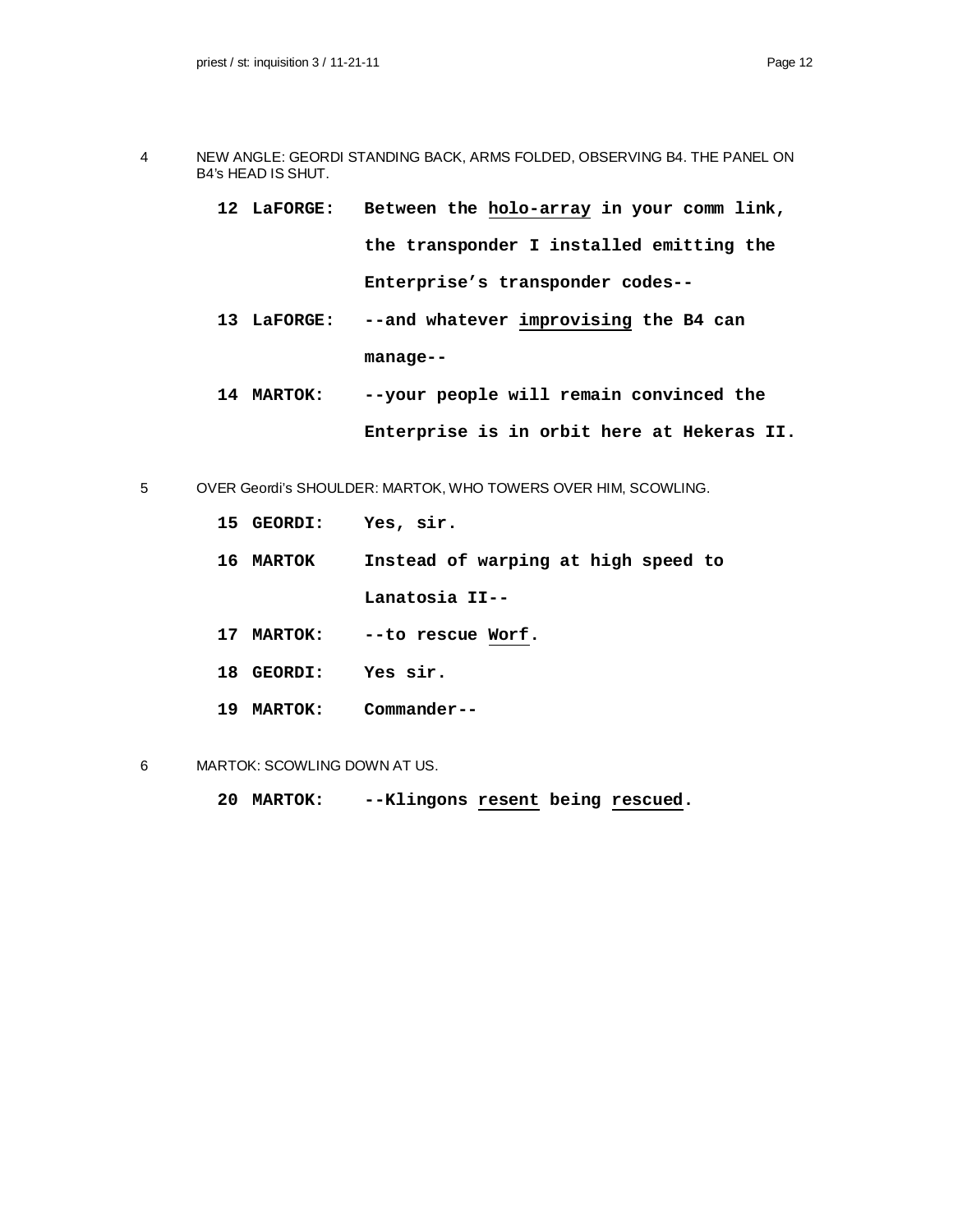SPLASH: DRAMATIC ANGLE: WORF AND PARTY SCALE A MASSIVE, STONY CLIFF, CLIMBING UP FROM ROCKY SHORE. IT IS A STEEP CLIFF, A CRAGGY CLIFF FACE, SLICK FROM OILY WATER: A VERY DANGEROUS FEAT.

IMPORTANT: REMINDER: WORF HAS HIS MEK'LETH STRAPPED TO HIS BACK. XERXES WEARS KLINGON RESTRAINING COLLAR.

- **1 TITLE: STAR TREK: INQUISITION**
- **2 TITLE: BOOK THREE: PERUN AND VELES**
- **3 CREDITS:**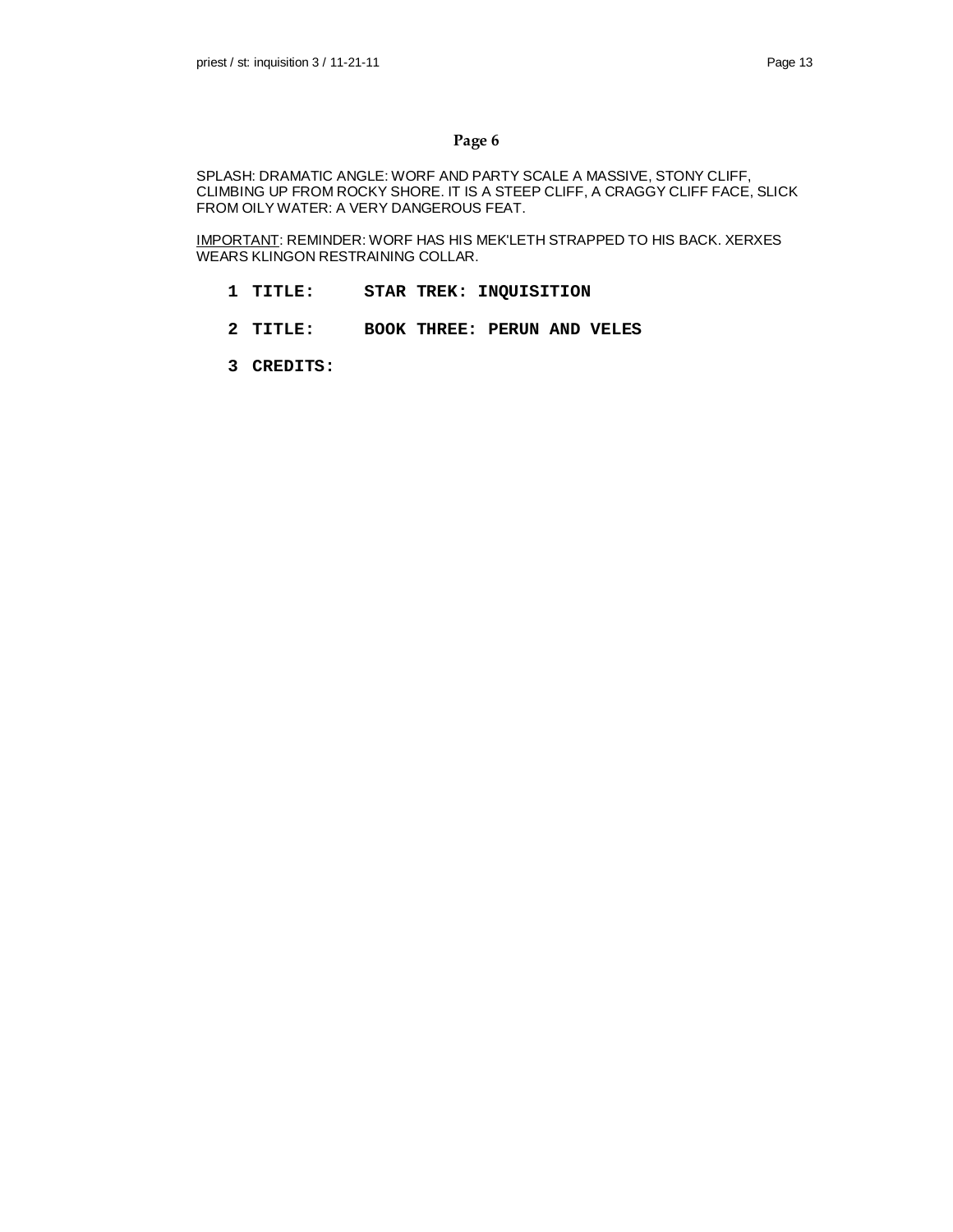- 1 TALL DOWN LEFT SIDE OF PAGE: MAKE WORF AND CO VERY SMALL IN ORDER TO PROVIDE SCALE TO THIS CLIFF, WORF CLIMBING FROM THE BOTTOM OF THIS PAGE TOWARD THE TOP.
	- **1 XERXES: It is only a matter of time before the Devroq come... more than a thousand strong... and kill us all.**
	- **2 WORF: Your fellow terrorists, Xerxes--**
	- **3 XERXES: --will assume you have either extracted information or turned me against them.**
- 2 DOWN ANGLE: ON XERXES, AS HE CLIMBS. RESTRAINING COLLAR AROUND HIS NECK.
	- **4 XERXES: "Terrorist."**
	- **5 XERXES: Yesterday I was a freedom fighter.**

**Supported-- encouraged-- financed by your precious Federation.**

- **6 XERXES: But that was before Shinzon fell.**
- **7 XERXES: Now I am... a "terrorist." Evil.**

# 3 DOWN ANGLE: WORF CLIMBING. ANNOYED.

- **8 WORF: Define "Evil," Xerxes.**
- **9 WORF: Was it the bomb the Devroq Assembly set off at the Amuric Peace Summit? 312 dead, Colonel. Women... children...**
- **10 XERXES: (Off) ..including 84 dead Klingons.**
- **11 WORF: 84 dead Klingons.**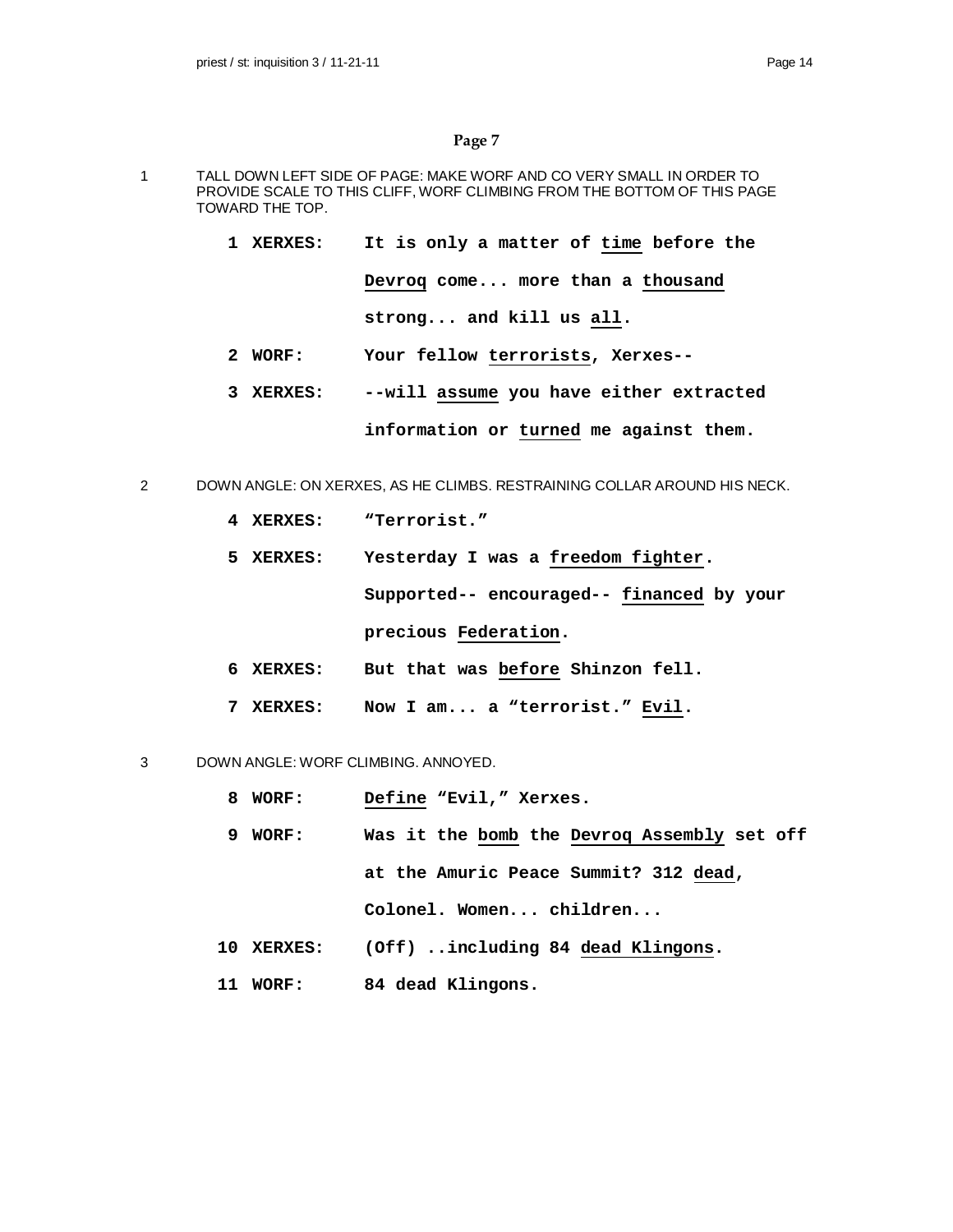# 4 PULL BACK: MORE CLIMBING.

- **12 XERXES: You know who taught us bomb-making, Commander? The Federation.**
- **13 XERXES: A joint effort to collapse the Romulan government. Now they are hunting us down.**
- **14 WORF: Alliances are transitional, Xerxes.**
- **15 WORF: The water-breathing eunuchs who live here on Lantosia II are our "allies."**
- **16 WORF: The Federation saved them from destruction**

**--**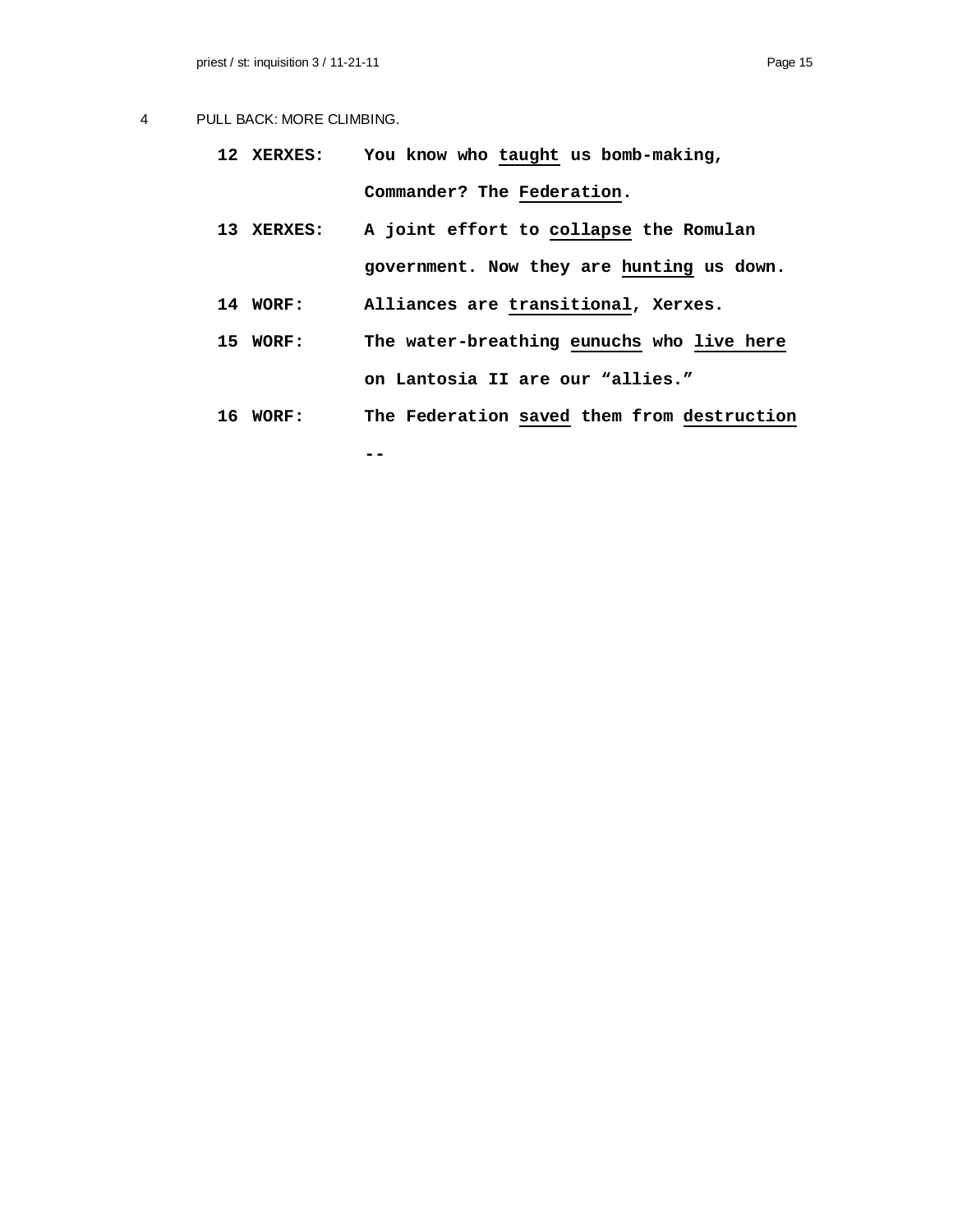- 1 CUT TO: A ROCKY CLIFF: WORF STANDING ATOP, LOOKING AROUND AS XERXES AND THE GUYS CLIMB ONTO IT.
	- **1 WORF: --only to discover the Lanatosians have been lying to us.**
	- **2 WORF: Providing safe harbor for our enemies.**
	- **3 XERXES: Enemies today, Klingon-- there's always**

## **tomorrow.**

- 2 NEW ANGLE: EVERYBODY IS NOW ON THE ROCKY CLIFF.. ONE OF WORF'S MEN CHECKS HIS WRISTBAND COMMUNICATOR.
	- **4 XERXES: People were being dragged from their homes in the middle of the night-- raped by Reman slaves--**
	- **5 XERXES: --tortured-- imprisoned without cause.**
	- **6 XERXES: That is how I define "evil."**
- 3 WORF PULLS HIS MEK'LETH FROM HIS BACK HARNESS.
	- **7 WORF: You want to kill a man, you fill your hand with steel.**
	- **8 WORF: You look him in the eye.**
	- **9 WORF: You don't set a bomb and run away.**
- 4 XERXES: A HEARTY LAUGH, NOW. RESTRAINING COLLAR AROUND HIS NECK.
	- **10 XERXES: Challenge the high council to a duel?** *Hahahahahahaha--!!*
	- **11 XERXES: Please forgive me, Commander, I simply despise Klingons.**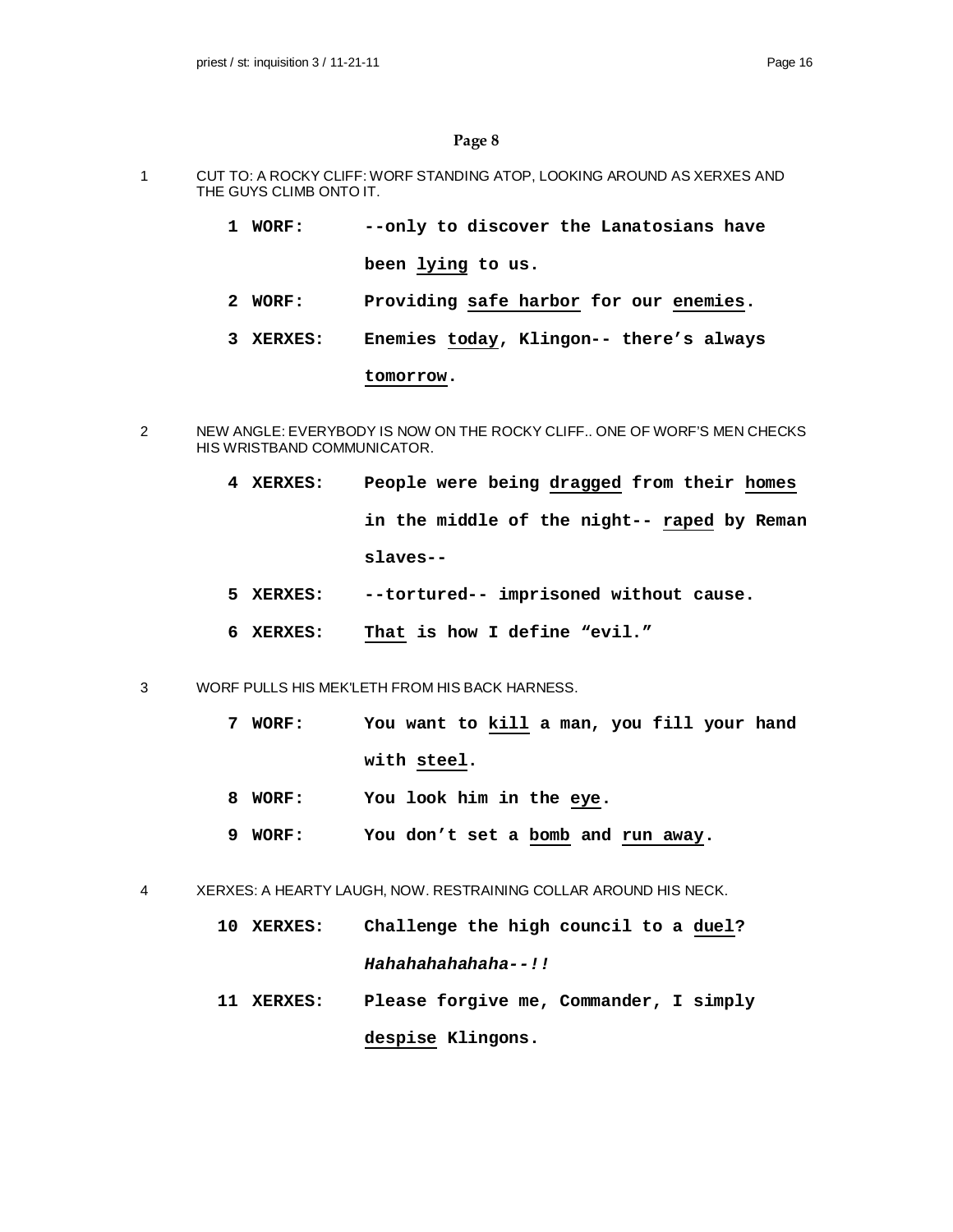- **12 XERXES: Killing 84 of your people was a pleasant dividend.**
- **13 VOICE: (Off) Commander--**

5 WORF's GUYS, ONE OF THEM POINTING AT HIS WRISTBAND.

- **14 SOLDIER: I got nuthin.'**
- **15 SOLDIER: Something's happened to Ridley.**
- **16 SOLDIER: The shuttle's dead, our ship is on the**

**other side of the planet--**

- **17 SOLDIER: --and the Devroq-- his buddies. They're on their way. A thousand of them.**
- **18 SOLDIER: We got four guys.**
- 6 CLOSE-UP: WORF: SNARLING, LIGHT GLINTS OFF THE EDGE OF THE BLADE OF HIS MEK'LETH IN IMMEDIATE FOREGROUND. LIGHT RAIN SPATTERING.
	- **19 WORF: All of which makes this a good day,**

**corporal--**

**20 WORF: --a good day to die.**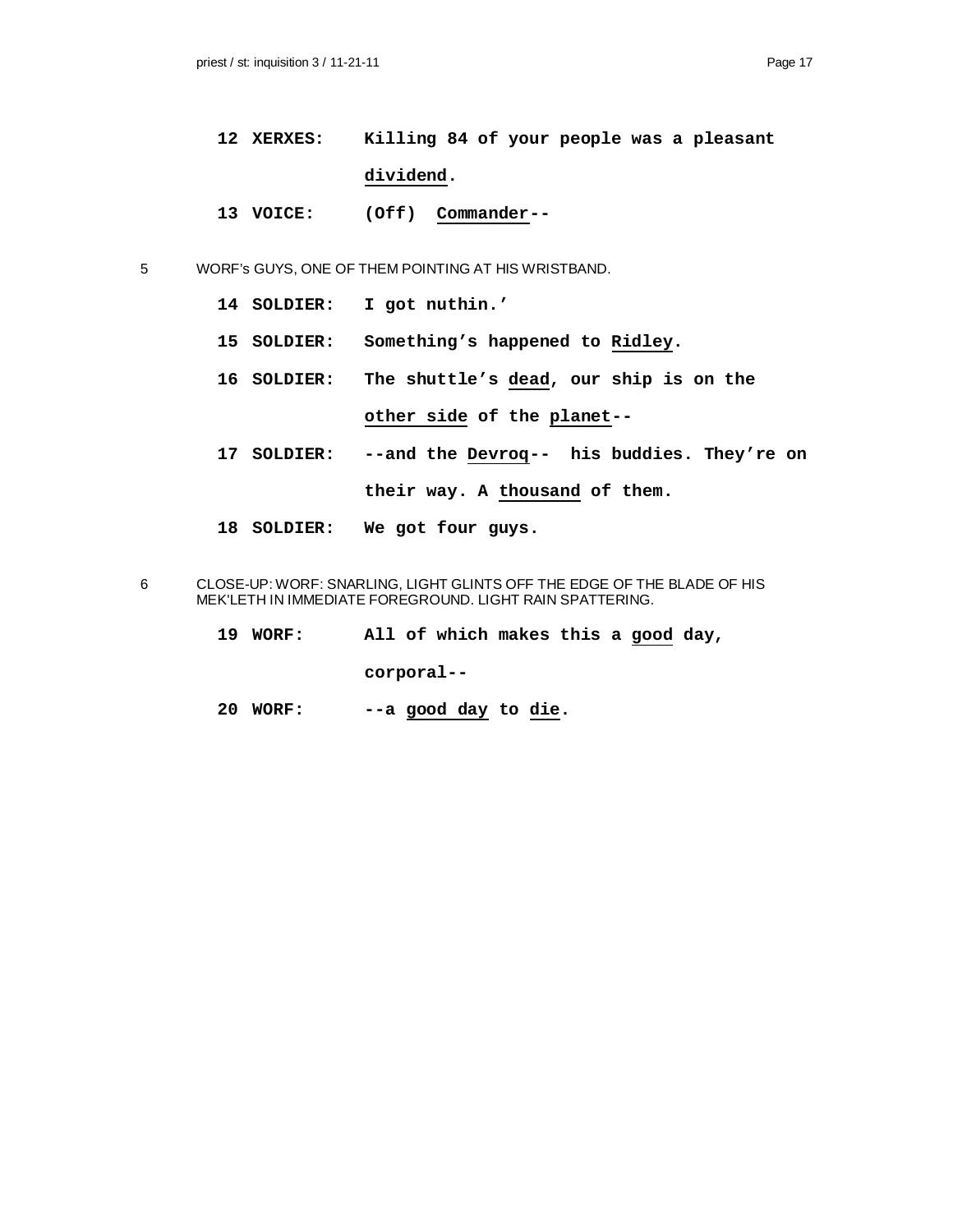1 CUT TO: INTERIOR: THE U.S.S. SVERDLOV: A CURVED HALLWAY IN SAUCER SECTION: THE HALL IS COMPLETELY FILLED WITH WATER. BODIES FLOATING INDISCRIMINATELY IN TH HALL. GRUESOME.

**— no copy —**

2 ANOTHER HALL, MORE BODIES FLOATING. A DEATH SHIP.

**— no copy —**

3 THE MESS HALL: TABLES AND CHAIRS FLOATING AMONG THE BODIES, FOOD, POTS, ETC.

**— no copy —**

4 ENGINEERING: SAME DEAL, FLOODED, BODIES.

**— no copy —**

5 STILL IN ENGINEERING: IN CLOSE ON REECE: FLOATING. DEAD.

**— no copy —**

- 6 IN CLOSER: REECE's EYES POP WIDE OPEN IN SHOCK.
	- **1 CAPTION: (Computer Font) U.S.S. SVREDLOV DISASTER PROTOCOL INITIATED.**
	- **2 CAPTION: (Computer) EMERGENCY BULKHEADS LOCKED. AUXILIARY POWER ON-LINE. EMERGENCY FORCE FIELDS AT FULL POWER.**
	- **3 CAPTION: (Computer) INITIATING ATMOSPHERIC RESTORATION PROTOCOLS.**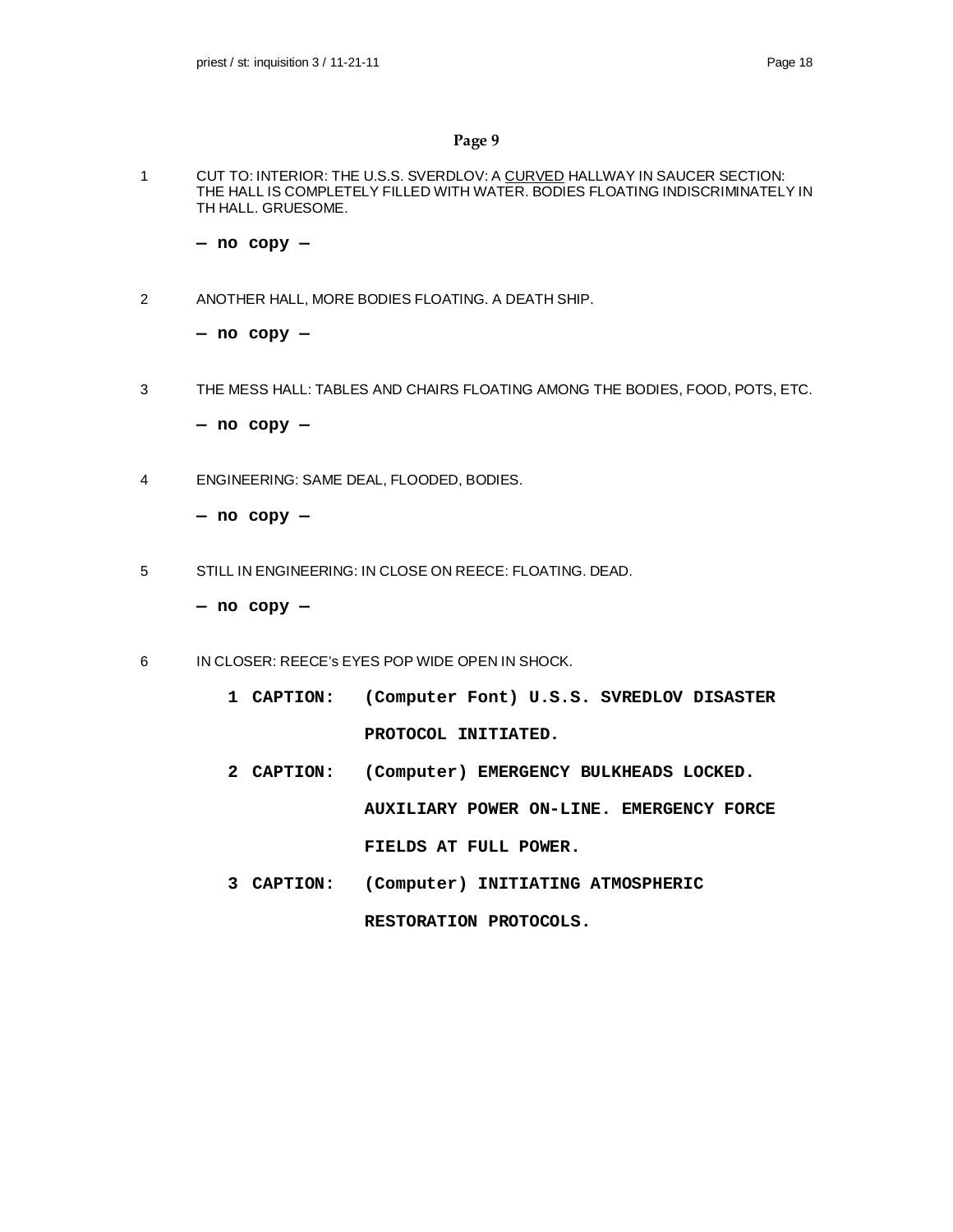- 1 (BIG PANEL) ESTABLISHING SHOT: THE SVERDLOV WHERE WE LEFT IT, SMASHED INTO A CLIFF WALL. WATER EXPLODES OUT OF THE SHIP FROM MANY SOURCES, THE WATER BEIN EXPELLED BY A RESURGENCE OF ATMOSPHERIC PRESSURE WITHIN THE HULL AND NOW KEPT OUT BY EMERGENCY FORCE FIELDS (WE DO NOT NEED TO SEE THIS, JUST 'SPLAININ' HERE).
	- **1 SFX: FWWWOOOOOOOSSSHHH--!!**
- 2 REECE, COUGHING, AS SHE STRUGGLES TO HER FEET. THE WATER IN ENGINEERING NEARLY GONE.
	- **2 REECE:** *> cough < > cough < RANDY!!*
- 3 NEW ANGLE: BAIR, LIKEWISE STRUGGLING TO HIS FEET.
	- **3 BAIR: Still... s-still on the team, Reece.**
	- **4 BAIR: ...longest two minutes of my life...**
- 4 NEW ANGLE: RIDLEY ARRIVING IN ENGINEERING. HE DOES NOT USE A TURBOLIFT BUT EMERGES FROM A CORRIDOR OR JEFFRIES TUBE.
	- **5 RIDLEY: You idiots.**
	- **6 RIDLEY: What the hell did you do?!?**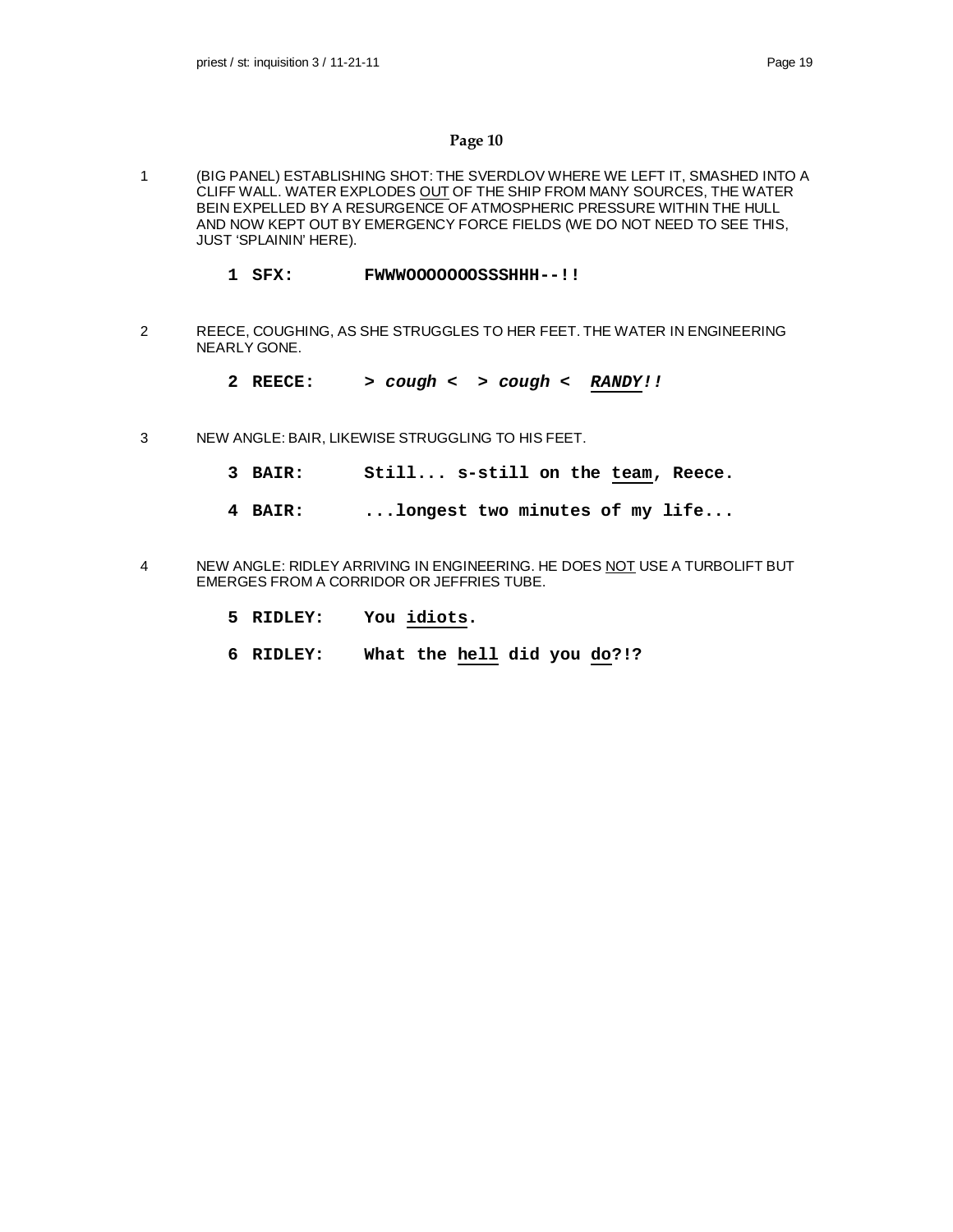- 1 RIDLEY SHOVES REECE AWAY FROM THE CONTROL PANEL. BAIR RAISING HIS HANDS A BIT, AS IN, "DON'T HIT ME."
	- **1 REECE: You're under arrest. Sergeant Ridley--**
	- **2 RIDLEY: Move!**
	- **3 BAIR: Botanist.**
	- **4 RIDLEY: I'm blowing all tanks-- blow everything--**
- 2 (BIG PANEL) EXTERIOR: THE SVERDLOV RISING NOW, THE DISH SCRAPING A BIT AGAINST THE CAVERN WALL, CHUNKS OF ROCK FALLING AS THE BEHEMOTH BEGINS TO RISE.
	- **5 REECE: (From ship) Those Devroq raiders-- they're still out there, Ridley--!**
	- **6 RIDLEY: (From ship) Well,** *duh,* **sir.**
	- **7 RIDLEY: (Attach) They're just as blind as we are in this muck.**
	- **8 REECE: (From Ship) They hit us before, Sergeant.**
	- **9 RIDLEY: (Same) Yeah, but they didn't see us--**

3 ENGINEERING: RIDLEY IGNORING REECE AS HE WORKS THE CONTROLS.

- **10 RIDLEY: --geez, don't they teach you people anything at that sissy academy?!**
- **11 RIDLEY: That's the problem with you officers-- all book learning, no street smarts.**
- **12 RIDLEY: Dammit! Who sealed the bulkheads between Turboshaft 8 and Cargo Bay 4?!?**
- **13 REECE: Disaster protocol--**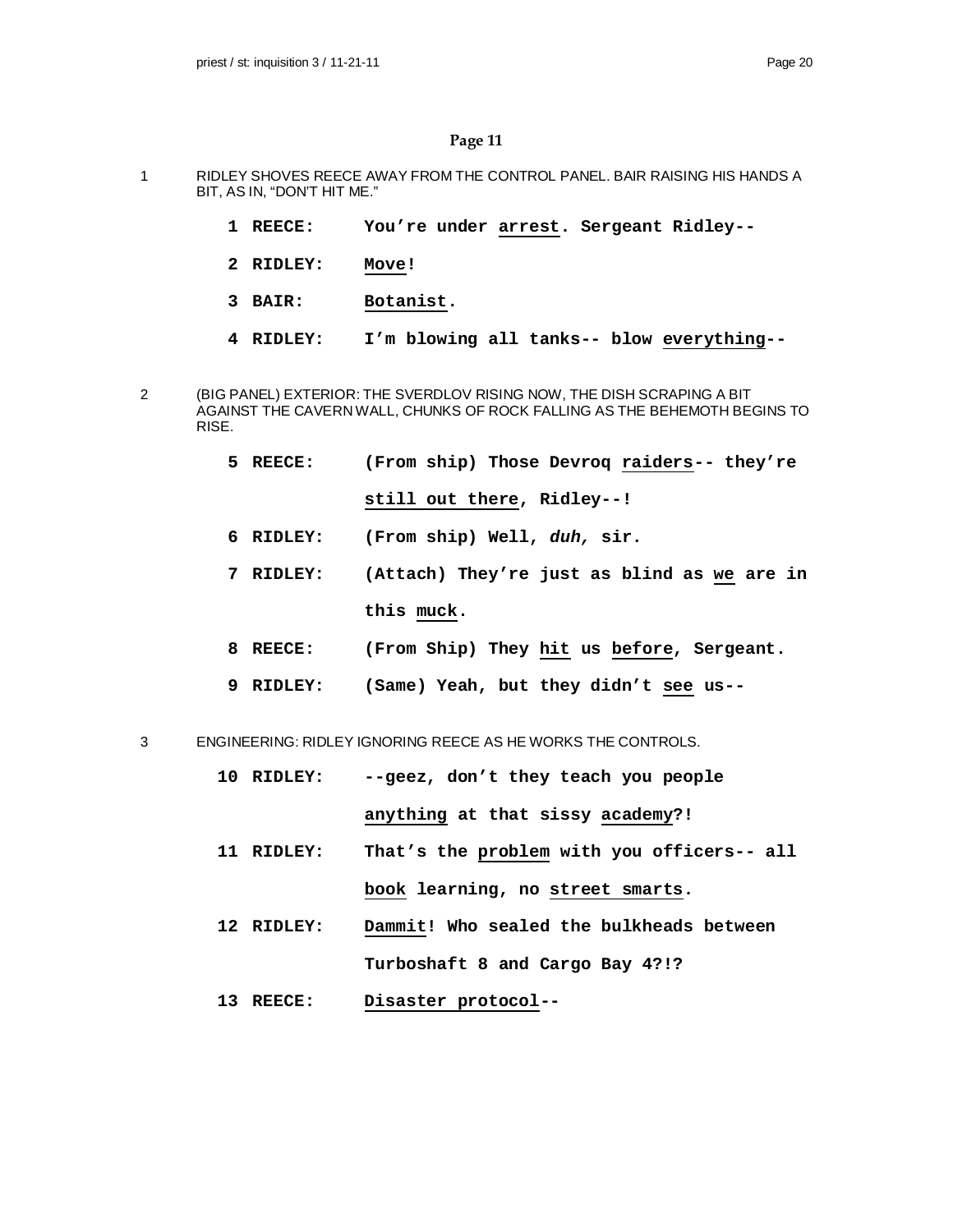- 4 ON RIDLEY, LEAVING, LOOKING BEHIND HIM, JABBING AN ANGRY FINGER AT BAIR.
	- **14 RIDLEY: Gotta manually release those bulkheads or we're all dead.**
	- **15 RIDLEY: Don't touch anything. Don't** *do* **anything--**
	- **16 RIDLEY: --or I'm gunna beat the snot out of him.**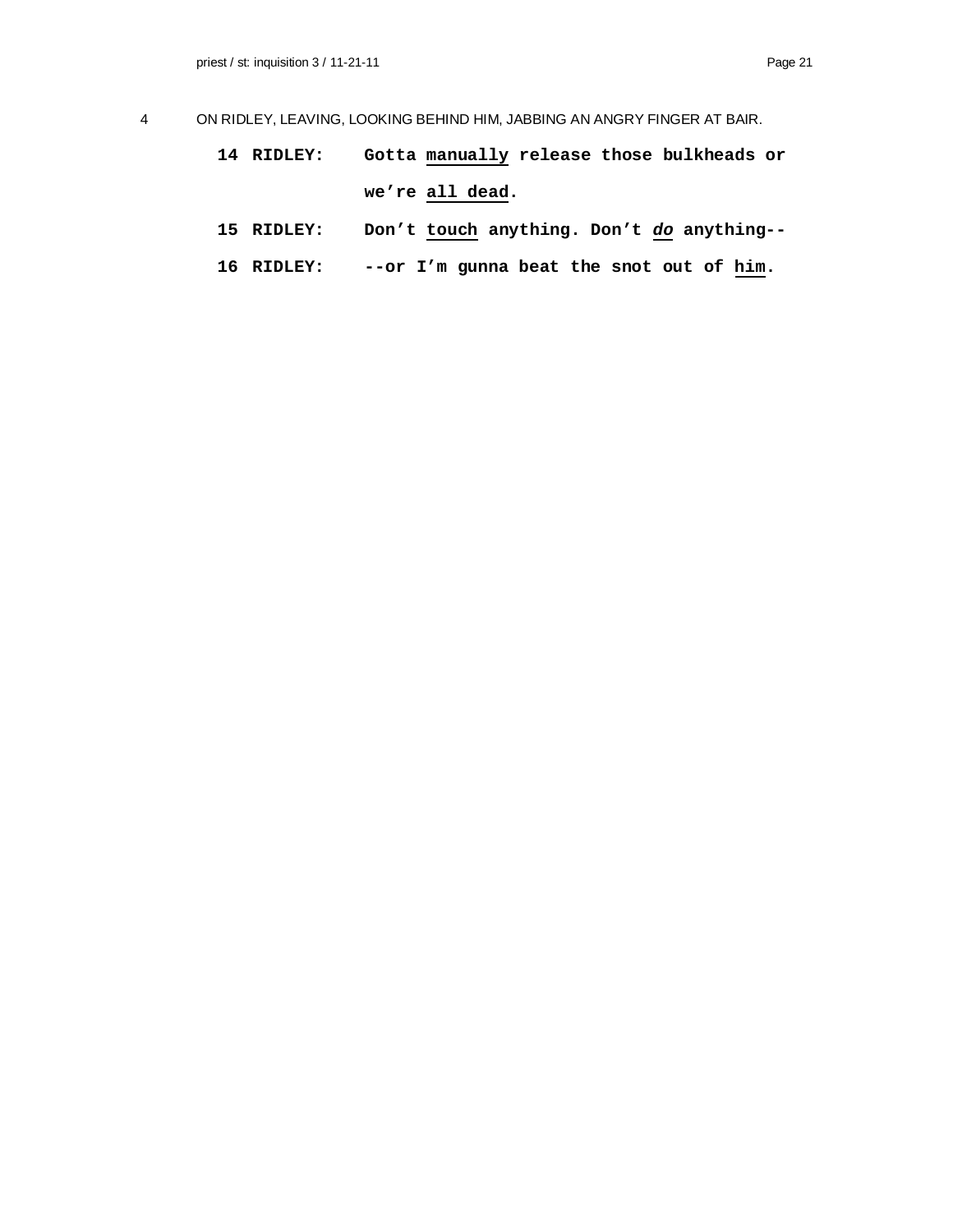- 1 CUT TO: INTERIOR/MARTOK's QUARTERS ABOARD THE VAS'TERAKH. A LARGE CHAMBER DECKED OUT IN WHAT PASSES FOR OPULENCE IN THE KLINGON EMPIRE. CAPTAIN PICARD, FULL UNIFORM, STANDS NEAR A HIGH TABLE OF SOME SORT S MARTOK ENTERS.
	- **1 MARTOK: We are approaching the far side of the Hekeran moon, Picard.**
	- **2 MARTOK: We may drop our cloak and transport you and LaForge back to the Argos undetected.**
	- **3 MARTOK: You mean to do this?**

#### 2 PICARD: GRIM.

- **4 PICARD: I do.**
- **5 PICARD: What would you do?**
- **6 MARTOK: (Off) Stand by in orbit to pick up survivors. Plan the party.**
- **7 PICARD: Is that what Worf did for you-- twice?**
- 3 MARTOK LEANS ACROSS THIS TABLE, SNARLING AT PICARD.
	- **8 MARTOK: Worf was raised by humans, Captain.**
	- **9 MARTOK: Infected by human weakness.**
	- **10 PICARD: He saved your life, Martok. Interceded on your behalf. Handed you the chancellery.**
	- **11 MARTOK: (BURST)** *MEVYAP!!*
- 4 MARTOK: ACCUSING.
	- **12 MARTOK: My debt to Worf is a great embarrassment to me and a hindrance to my rule.**
	- **13 PICARD: (Off) So you just let him die?**
	- **14 MARTOK: I let him live or die as a KLINGON!**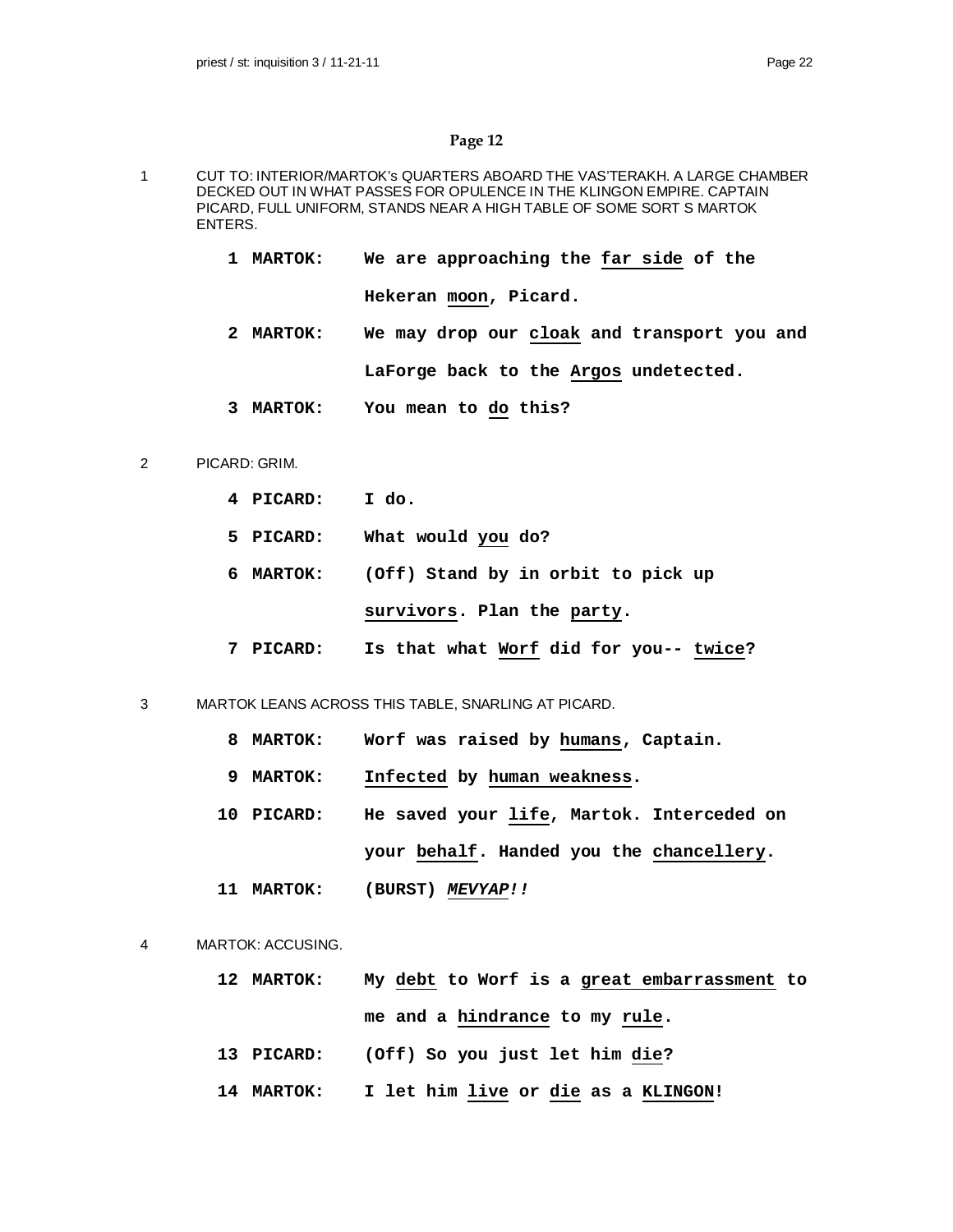5 PICARD: STOIC: EYES LOCKED ON US.

**— no copy —**

- 6 STAT/REPEAT.
	- **15 PICARD: There is more going on here, Chancellor. Much more.**
	- **16 PICARD: We both know that.**
	- **17 PICARD: Sit with me. The things we speak of now, are never to be spoken of again...**
	- **18 PICARD: ...beginning with... the Battle of HarOS...**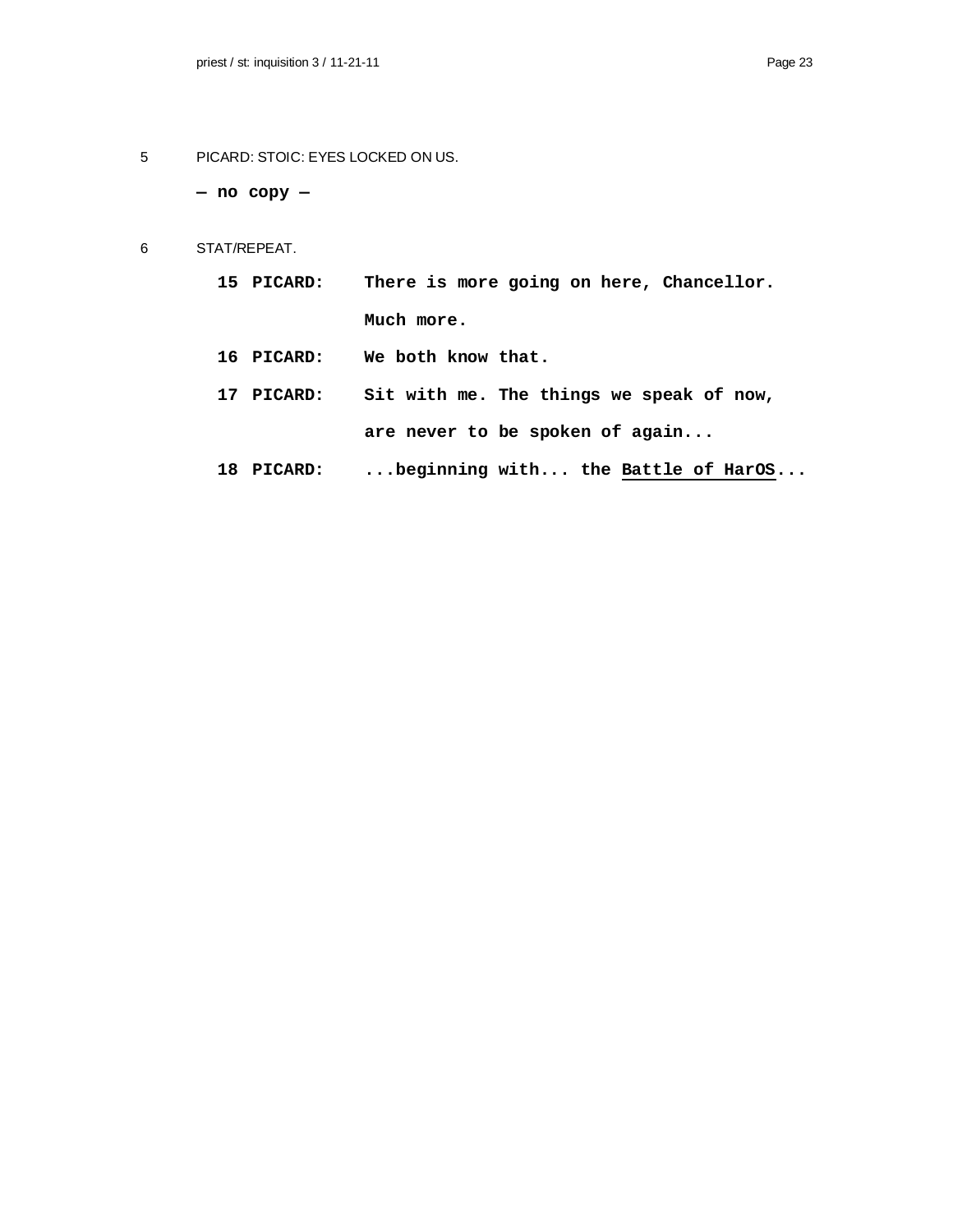- 1 WIDE ACROSS TOP: LONG SHOT: WORF S A CHILD, STANDING ON A ROCKY CLIFF, OBSERVING A VIOLENT STORM. HEAVY WINDS, LIGHTNING.
	- **1 MOTHER: (Off) Worf!!**
	- **2 MOTHER: (Attach)** *Worrfff--!!*
	- **3 MOTHER: < Child-- come in out of the storm! >**
- 2 IN CLOSER: WORF, AGE EIGHT OR SO, HIS BACK TO HIS OTHER, GLARING AT THE SEA. WORF's HAIR BLOWS IN THE WIND. HIS MOTHER SPEAKING TO HIM, HOLDING A SHAWL OVER HER HEAD. CHILD-WORF EARS HIS RESTRAINING COLLAR.
	- **4 MOTHER: < Worf--?! >**
	- **5 WORF: < The battle is raging, Mother.>**
	- **6 MOTHER: < What battle? >**
	- **7 WORF: < Perun, the Thunder God. The powerful,**

**evil dragon Veles stole his son. >**

- 3 IN CLOSER: PROFILE VIEW: KID WORF, RAIN SPATTERING ACROSS HIS FACE. INTENSE EXPRESSION.
	- **8 WORF: < Took him away from his home... brought him to this place... Earth. >**
	- **9 WORF: < A stranger in a strange place. >**
	- **10 WORF: < The storm is Perun's anguish. His fury over his loss...>**

4 SAME: MOTHER KISSES HIS CHEEK. WORF DOES NOT MOVE OR CHANGE EXPRESSION.

- **11 MOTHER: < A fable, child.>**
- **12 WORF: < They have a fierce battle. The thunder god destroys the serpent.**
- **13 WORF: < The falling rain is Perun's son, released from the serpent's belly-- >**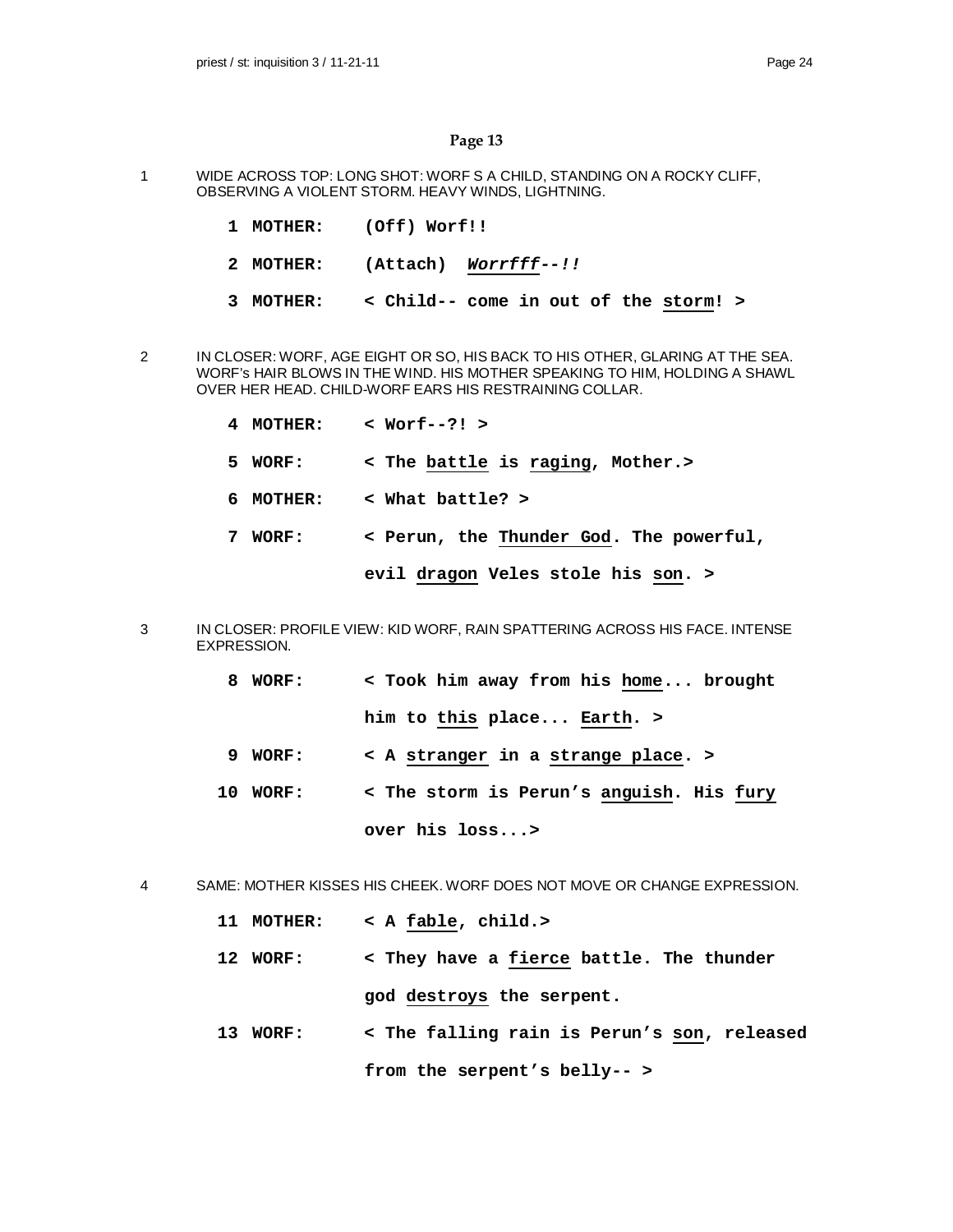- 5 MATCH SHOTS: PRESENT-DAY WORF: SAME ANGLE AND EXPRESSION.
	- **14 CAPTION: "--finally free.**
	- **15 CAPTION: "The rain, Mother..."**
- 6 SAME: ONLY NOW A DEVROQ TERRORIST LEANS INTO SHOT IN FOREGROUND, COUGHING UP BLOOD. THE DEVROQ DOES NOT LOOK AT WORF, HAS NO EXPRESSION.
	- **16 CAPTION: "...means victory."**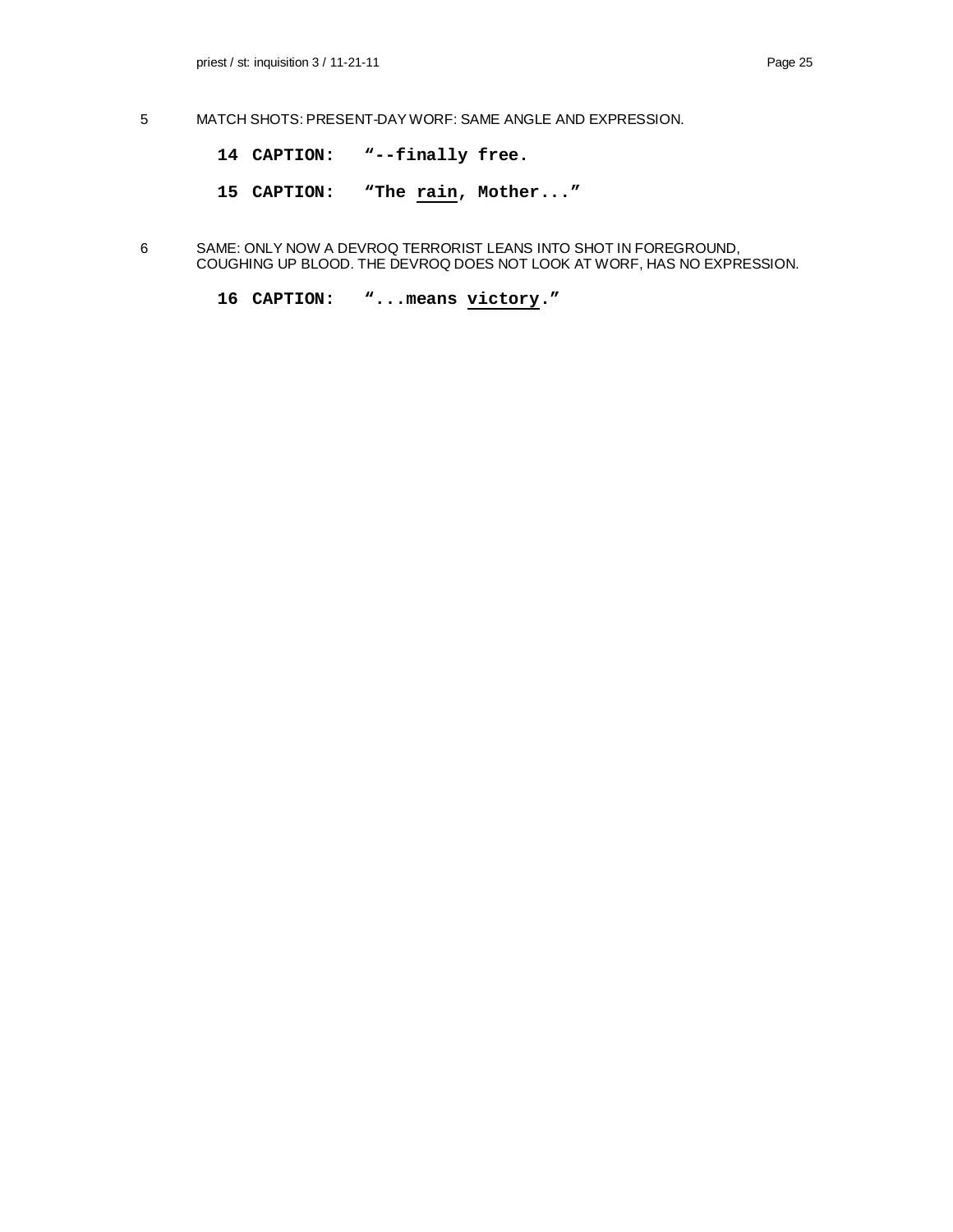1 PULL BACK: WORF IN SAME POSITION, ONLY NOW WE SEE WORF HAS GUTTED THE DEVROQ WITH HIS MEK'LETH, WORF's ARM REACHING BEHIND HIM, HIS FIST CLOSED AROUND THE MEK'LETH WHICH EXTRUDES FROM THE ROMULAN's BODY. THE DEVROQ's KNEES BUCKLING AS HE DIES.

**— no copy —**

2 NEW ANGLE: WORF CALMLY WALKS AWAY FROM THE DEVROQ WHO LAYS DYING ON THE ROCKS. STORMY WEATHER. BLOOD DRIPS FROM WORF's MEK'LETH.

**— no copy —**

3 CUT TO: WORF APPROACHING HIS MEN, STILL HOLDING THE BLOODY MEK'LETH.

**— no copy —**

- 4 IN CLOSE ON WORF: GRIM EXPRESSION.
	- **1 WORF: They've found us.**
- 5 UNDERWATER: THE SVERDLOV BANKING AROUND, MANEUVERING, FREE OF THE CANYON. MAJOR DAMAGE TO SOME EDGE OF THE SAUCER WHERE IT HIT THE ROCKS, ONE OF THE NACELLES BADLY DAMAGED. WATER PROPELS FROM ONLY ONE NACELLE: ONLY ONE OF THE RAM SCOOPS ARE OPERABLE.
	- **2 REECE: (From ship) Report.**
	- **3 WEATHERS: (From ship) Propulsion partially restored.**
	- **4 WEATHERS: (Attach) Emergency medical teams have**

**resuscitated most of the crew--**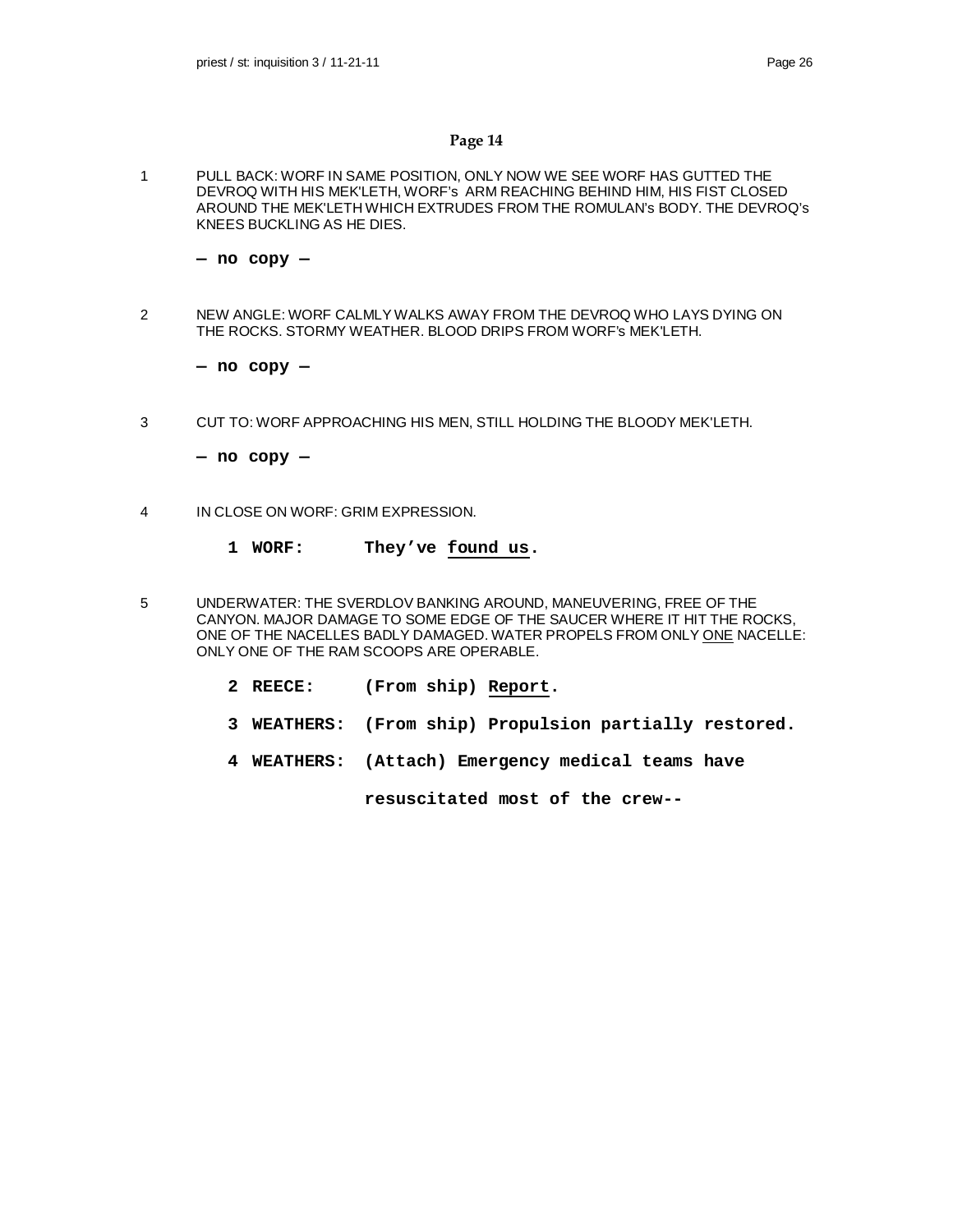- 1 THE BRIDGE: HEAVY DAMAGE FROM THE FLOODING. REECE RELIEVES LT. SHANNON WEATHERS, TAKING THE WATER-SOAKED COMMAND CHAIR.
	- **1 REECE: "Most?"**
	- **2 WEATHERS: Yes, sir.**
	- **3 REECE: Casualties?**
	- **4 WEATHERS: Reports still coming in-- at least 30, sir-**
		- **mostly in the drive section...**
- 2 REECE: HER HEAD BOWED, HER HAND TRYING TO COVER HER FACE. LIPS CURLED UNDER, INTENSE EXPRESSION. *DAMN.*
	- **5 WEATHERS: (Off) ...sir...?**
	- **6 WEATHERS: (Attach) ..Commander Reece...?**
- 3 SAME: REECE SNAPS BACK, STOIC EXPRESSION, GIVING ORDERS.
	- **7 REECE: How long until we surface?**
	- **8 VOICE: (Off) Only one Ram Scoop is operable for underwater navigation--**
	- **9 VOICE: (Off) --combined with thrusters-- two**

**minutes.**

- 4 THE SHIP IS ROCKED BY A MASSIVE EXPLOSION, CREWMEMBERS KNOCKED OFF THEIR FEET, CONSOLES EXPLODING.
	- **10 SFX: TTTHHOOOOOMMM--!!**
- 5 EXTERIOR: THE RAIDERS HAVE RETURNED, LAUNCHING TORPEDO STRIKES. THE SVERDLOV EXECUTING EVASIVE MANEUVERS, SO MOST OF THE TORPEDOES MISS THE SHIP BUT EXPLODE NEARBY.
	- **11 REECE: (From ship) We don't have two minutes.**
	- **12 REECE: (Attach) Light-based pulse weapons**

**inoperable below the water's surface-- no**

**phasers, no shields down here--**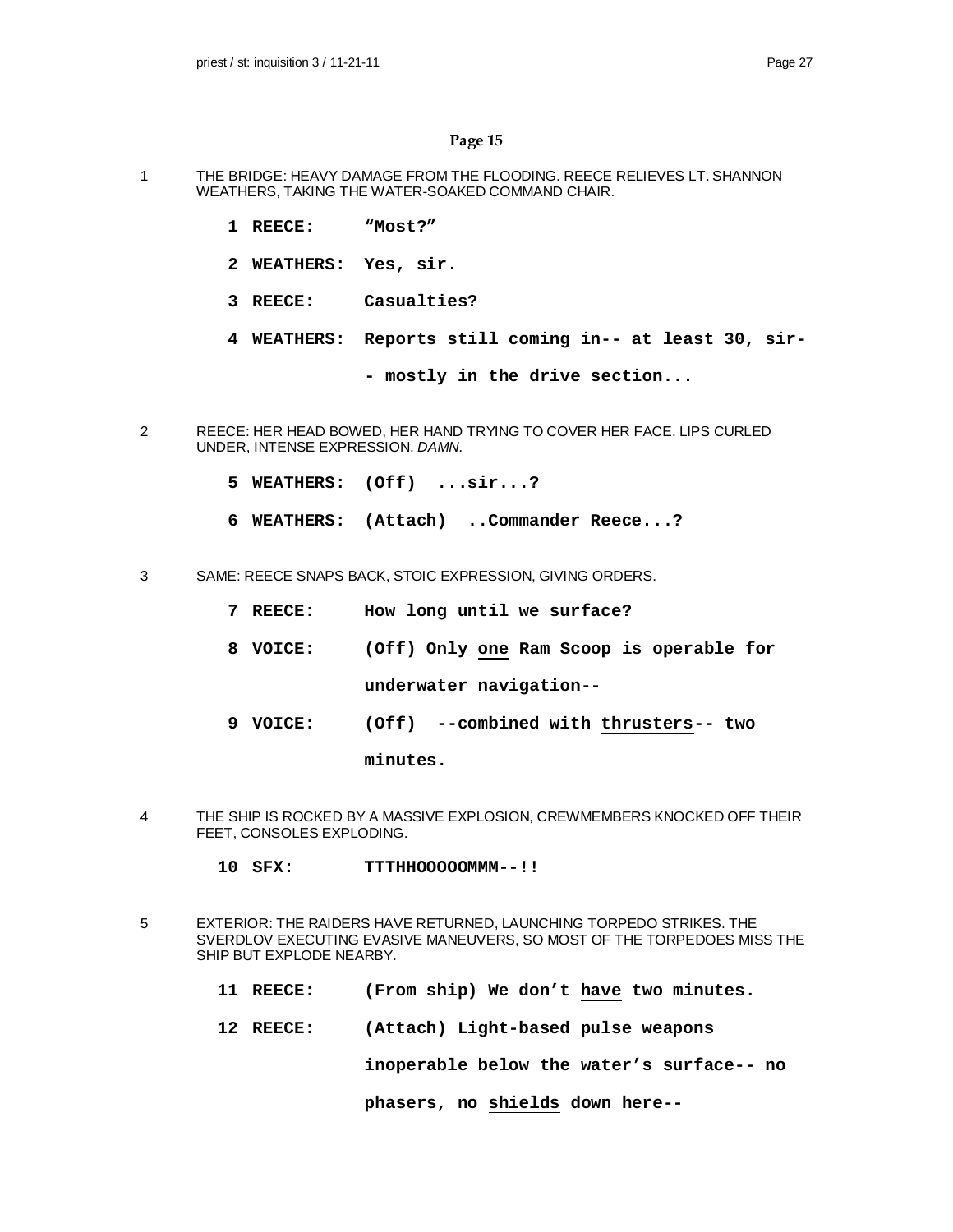13 REECE: (Attach) --<u>Mr. Ridley</u>-!!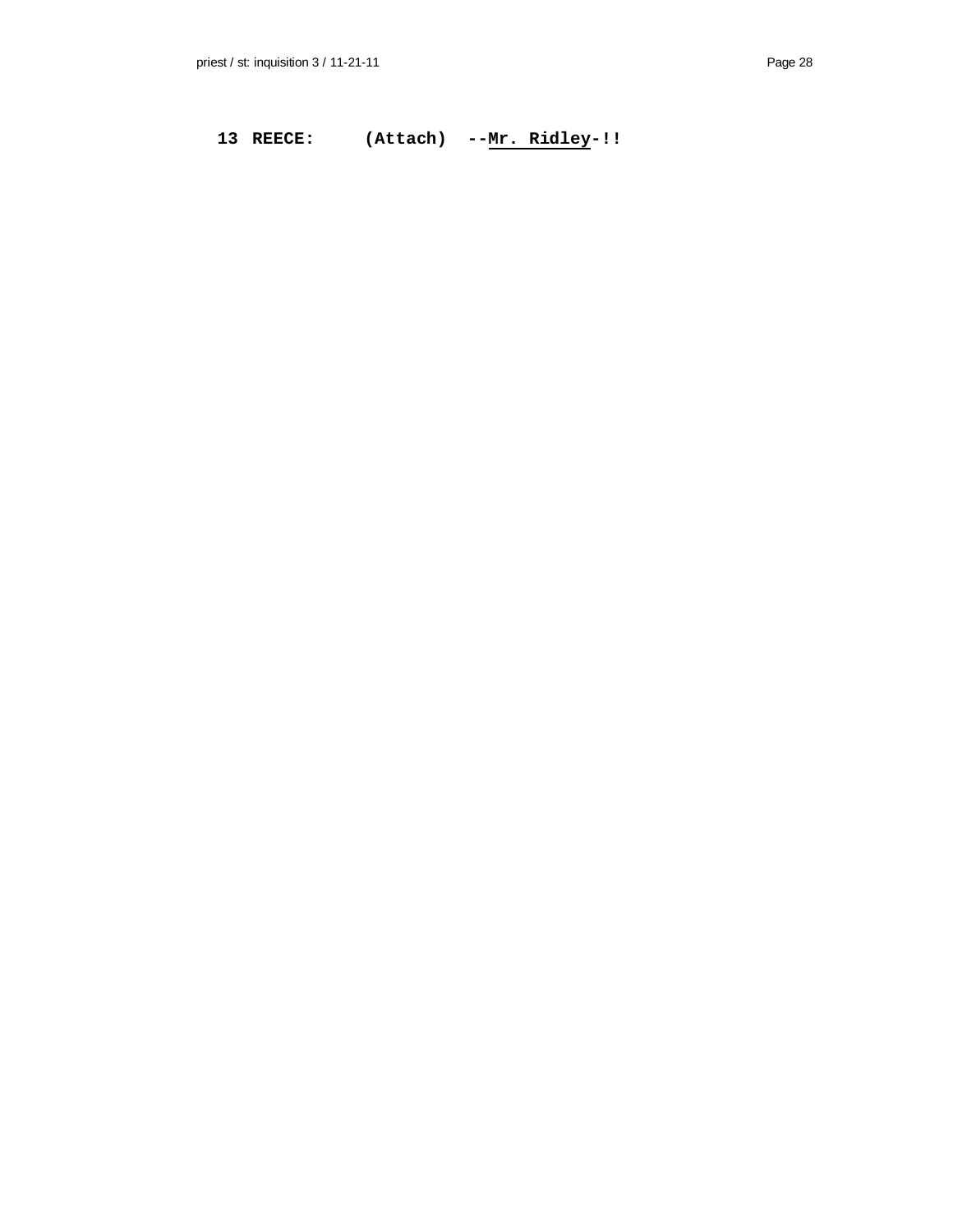- 1 CUT TO: RIDLEY IN THE TURBOSHAFT: REARRANGING ISOLINEAR CHIPS IN AN ARRAY. HE CHOMPS A LIT CIGAR.
	- **1 RIDLEY: Keep yer panty hose on, there, Commander.**
	- **2 RIDLEY: I'm workin' on it.**
	- **3 ELECTRONIC:** *Working on what?!?*
	- **4 RIDLEY: Damned emergency bulkheads closed all**

**through the turboshaft, sir--**

- 2 DETAIL: RIDLEY's HANDS, REARRANGING THE CHIPS.
	- **5 RIDLEY: --I'm overriding the disaster protocol for manual release.**
	- **6 ELECTRONIC:** *Ridley-- if you open those bulkheads, the turboshaft will flood.*
	- **7 RIDLEY: Yes, your majesty sir. Gold star for the commander.**
- 3 THE BRIDGE: BAIR STRUGGLES TO MANEUVER THE SHIP WHICH IS STILL BEING ROCKED BY EXPLOSIONS.
	- **8 REECE In case you haven't noticed, Sergeant, we're under attack--**
	- **9 ELECTRONIC:** *Due respect, highness, but Worf had this whole thing wired. What the hell did you think we were doing down in shaft 8 all that time?*
	- **10 REECE: ---**
	- **11 REECE: --the Ferengi in the shuttle.**
	- **12 ELECTRONIC:** *The Ferengi in the shuttle.*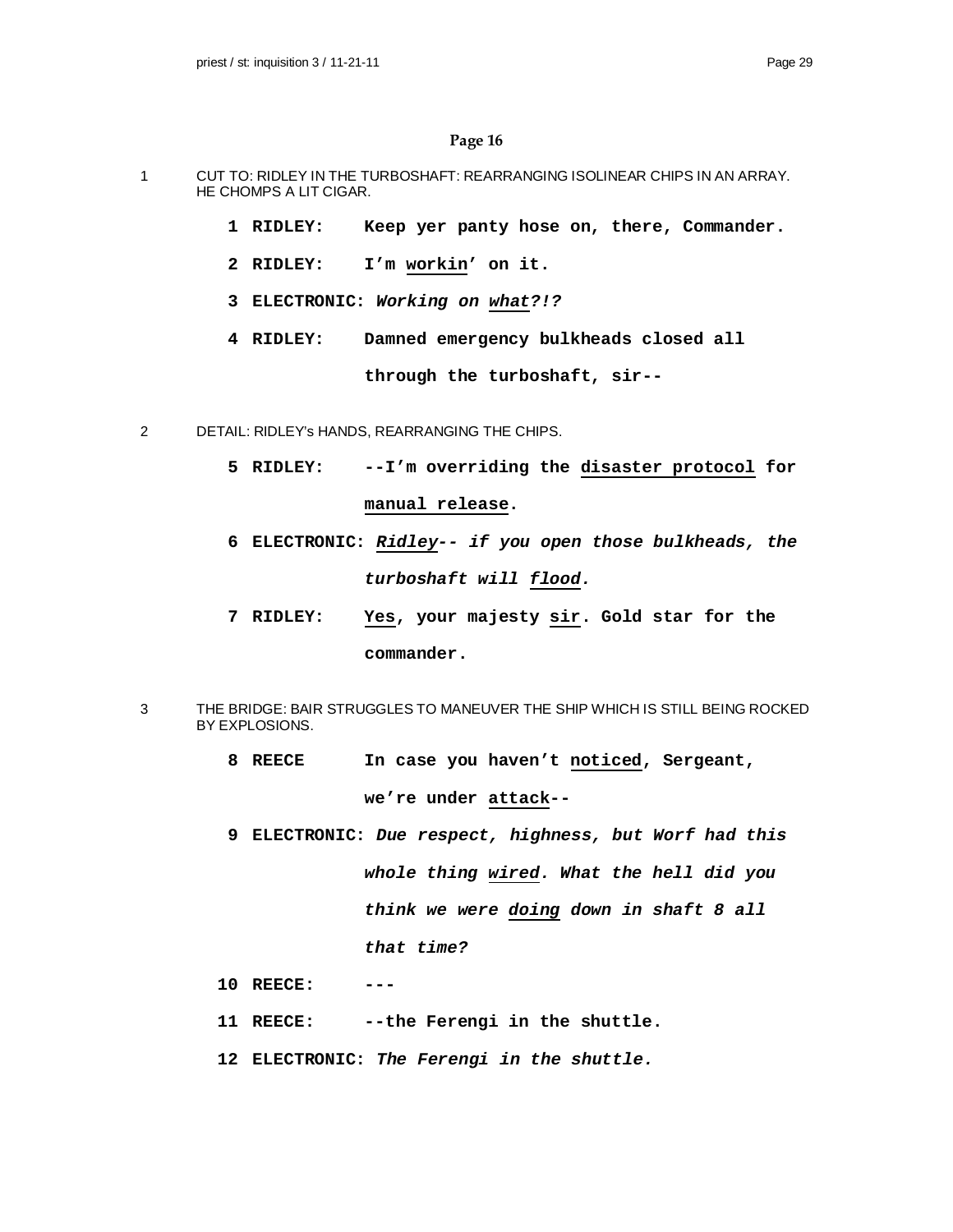- 4 RIDLEY: REACHING FOR A MAGLOCK (SEE REF).
	- **13 ELECTRONIC:** *Those crates-- old, obsolete torpedoes.*
	- **14 RIDLEY: What else?**
	- **15 ELECTRONIC:** *Shaft 8-- Worf converted it... into a torpedo tube.*
	- **16 RIDLEY: Tell the botanist to check his board- panel nine.**
- 5 CUT TO: BAIR AT HIS CONSOLE, REECE LOOKS OVER HIS SHOULDER, POINTING.
	- **17 BAIR: --?! I don't understand-- that's an environmental control--**
	- **18 REECE: Not anymore, Randy--**
	- **19 ELECTRONIC:** *Bulkheads released, Commander. Shaft 8*

*pressurizing!*

- **20 REECE: Fire.**
- **21 BAIR: "Fire" what?**
- 6 DETAIL: BAIR's FINGER PRESSES A SPOT ON HIS CONTROLS MARKED "9."

**22 REECE: (Off) Fire whatever.**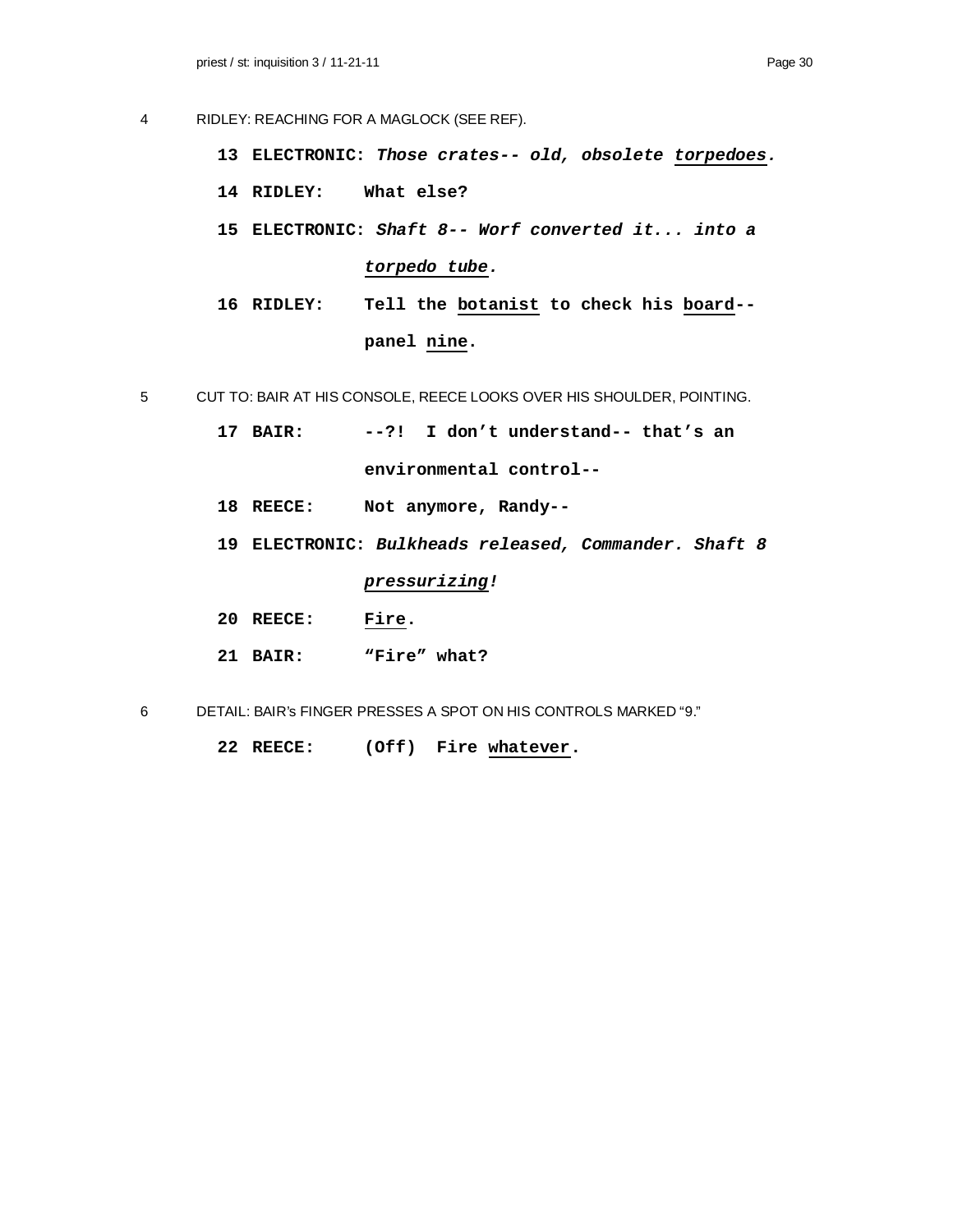- 1 CUT TO: THE TURBOSHAFT: RIDLEY PINNED TO THE WALL AS A MASSIVE RUSH OF WATER FLOODS PAST.
	- **1 SFX: FFWWOOOOOOOSSSSSHHH!!**
	- **2 RIDLEY: TORPEDOES AWAY--!!**
- 2 EXTERIOR/SHIP: THE SVERDLOV, BADLY WOUNDED, FIRING A PAIR OF TORPEDOES FROM THE REAR. THE TORPEDOES BANK AROUND, CONTRAIL OF WATER BUBBLES BEHIND THEM.
	- **3 RIDLEY: (From Ship) Tell Bair to recycle the valves**

#### **and fire again!**

- 3 NEW ANGLE: THE SVERDLOV TORPEDOES INTERCEPT THE RAIDERS' TORPEDOES, EXPLODING ON IMPACT.
	- **4 SFX: BOOOOOM!!! BOOOOOM!!!**
- 4 LOW ANGLE: LOOKING P AT THE SVERDLOV SOARING AWAY FROM US, CLIMBING, ROLLING, AS MORE TORPEDOES ARE FIRED FROM THE REAR. THEY EXIT THE CARGO BAY BENEATH THE SHUTTLE BAY.
	- **5 FROM SHIP: Surface the ship, Mr. Bair!**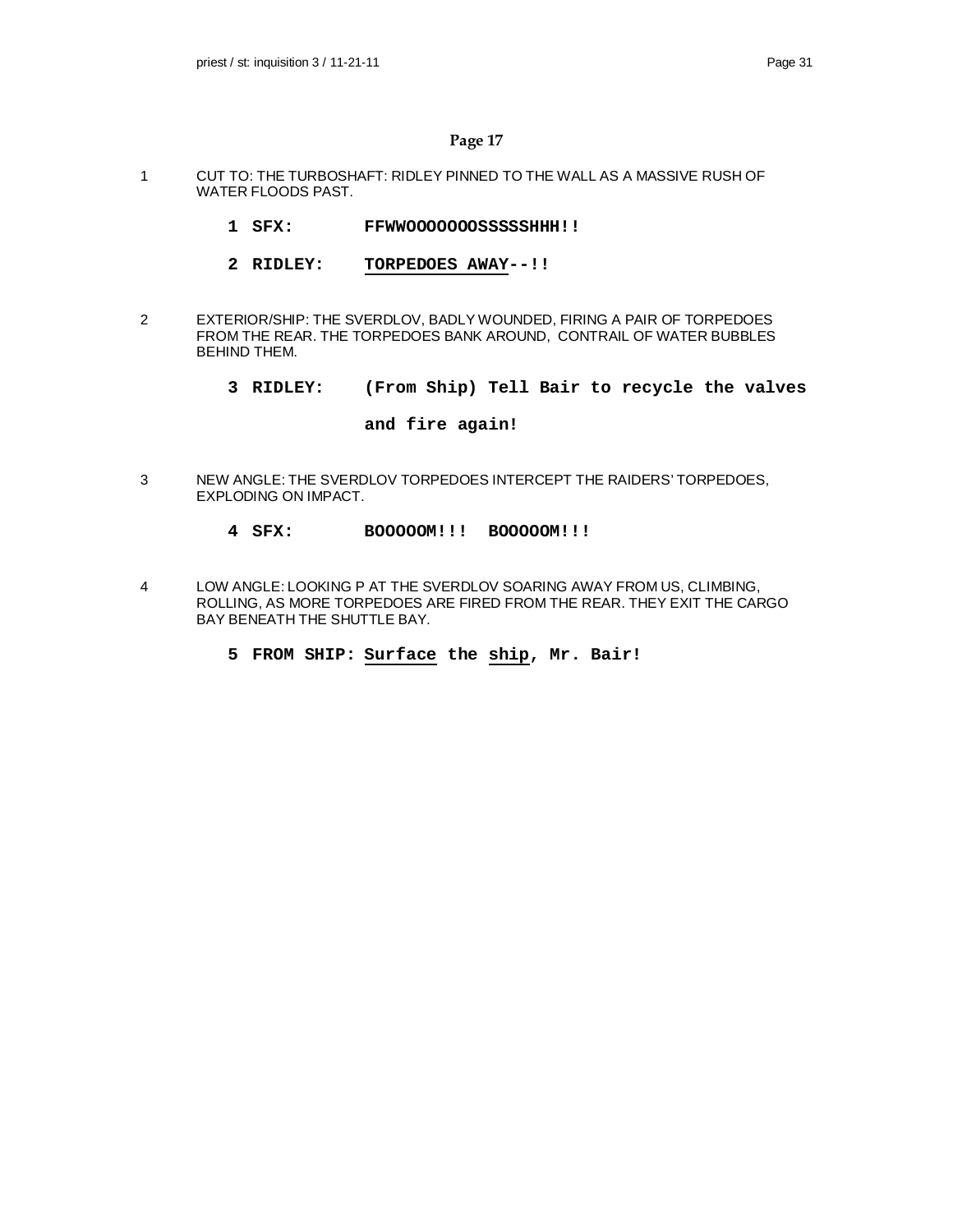- 1 DETAIL: JANEWAY's HANDS HOLDING AN ELECTRONIC SLATE.
	- **1 SLATE: Le Petit Café**
	- **2 SLATE: Specials**
	- **3 VOICE: (Off) Mind if I join you--?**
- 2 ESTABLISH: JANEWAY, NOW IN CIVILIAN CLOTHES, SEATED AT A SMALL TABLE BY THE GLASS WALL OF AN INTIMATE BISTRO IN PARIS. LEO (SEE REF) STANDS BY THE EMPTY SEAT AT THE TABLE, SPEAKING TO JANEWAY. LEO WEARS A TRENCH COAT OVER FUTURISTIC DRESS BUSINESS SUIT. HE IS NOT STARFLEET. LEO HOLDS AN ANTIQUE, ORNATE CASE, ABOUT A FOOT IN LENGTH, FIVE INCHES IN WIDTH.
	- **4 JANEWAY: ...**
	- **5 JANEWAY: ...actually, I'm waiting for my husband.**
	- **6 LEO: He's going to be late.**
	- **7 JANEWAY: How would you know that?**
- 3 ON LEO: SEATING HIMSELF, SMILING, PLACING THE CASE ON THE TABLE.
	- **8 LEO: We arranged it.**
	- **9 LEO: Have you tried the Truite Poêlée aux**

**Amandes..?**

- **10 LEO: They do this** *thing* **with trout, almonds and nutted butter.**
- **11 LEO: I just love this place. I beam over**

**whenever I can.**

- 4 JANEWAY: SUSPICION VERGING ON ANNOYANCE. WINE GLASS AND SOME PART OF LEO's CASE IN FOREGROUND.
	- **12 JANEWAY: And just who, exactly, are "we"?**
	- **13 LEO: (Off) It's never the question that's**

**indiscreet, Admiral. Only the answer.**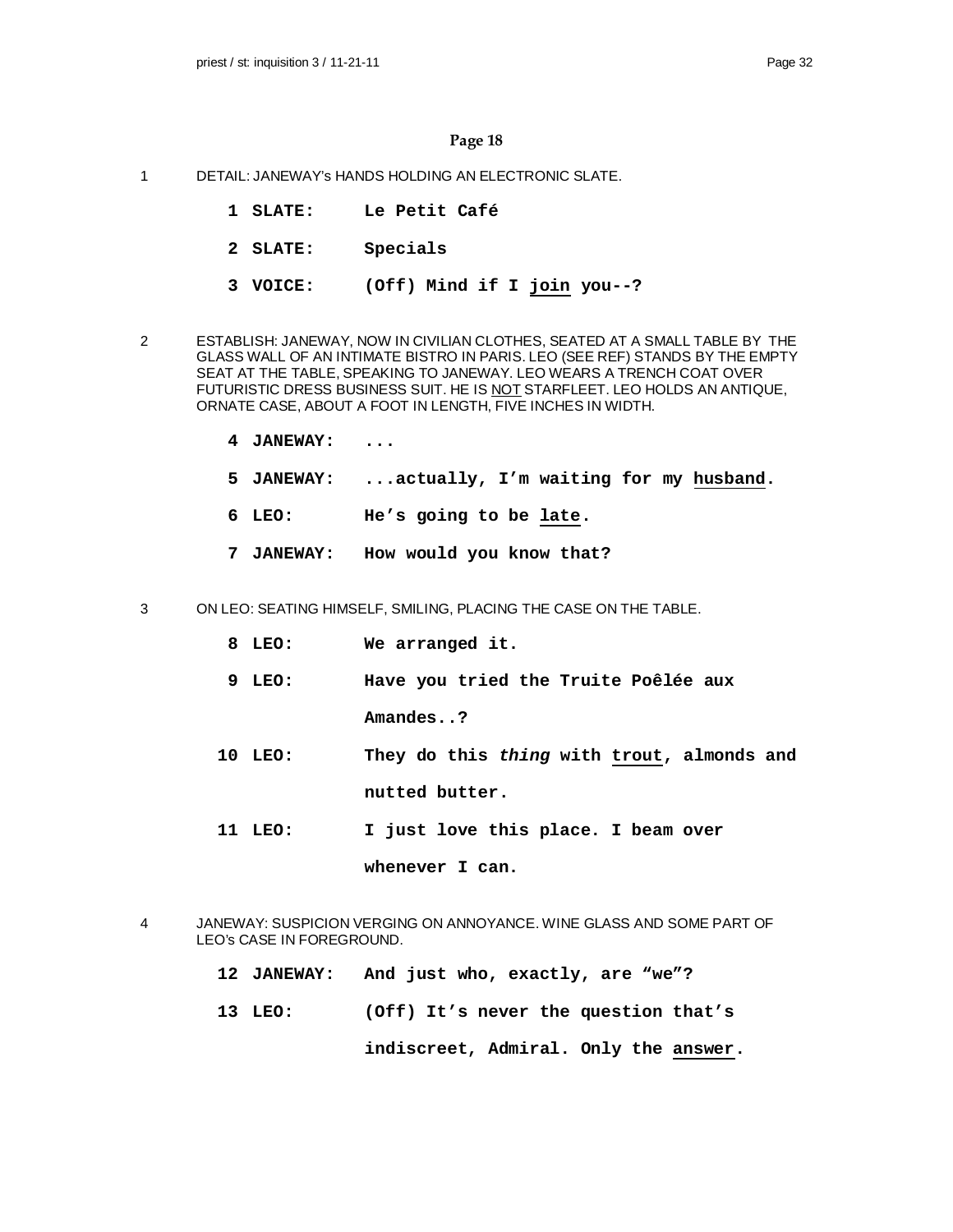```
14 LEO: (Attach) But no, I'm not Starfleet, if
 that's what you mean. Call me Leo.
```
5 2-SHOT: LEO BEING FRIENDLY, LEANING IN, GESTURING WITH HIS HAND AS HE TALKS.

- **15 JANEWAY: Is that your real name?**
- **16 LEO: Oddly enough, yes.**
- **17 LEO: I can never remember fancy code names and such.**
- **18 JANEWAY: Mister--**
- **19 LEO: (Ital)** *Leeeoh***.**
- **20 JANEWAY: --Leo--**

6 JANEWAY, GLARING AT US. SHE'S A TOUGH DAME.

- **21 JANEWAY: --I know why you're here.**
- **22 JANEWAY: I don't intimidate easily.**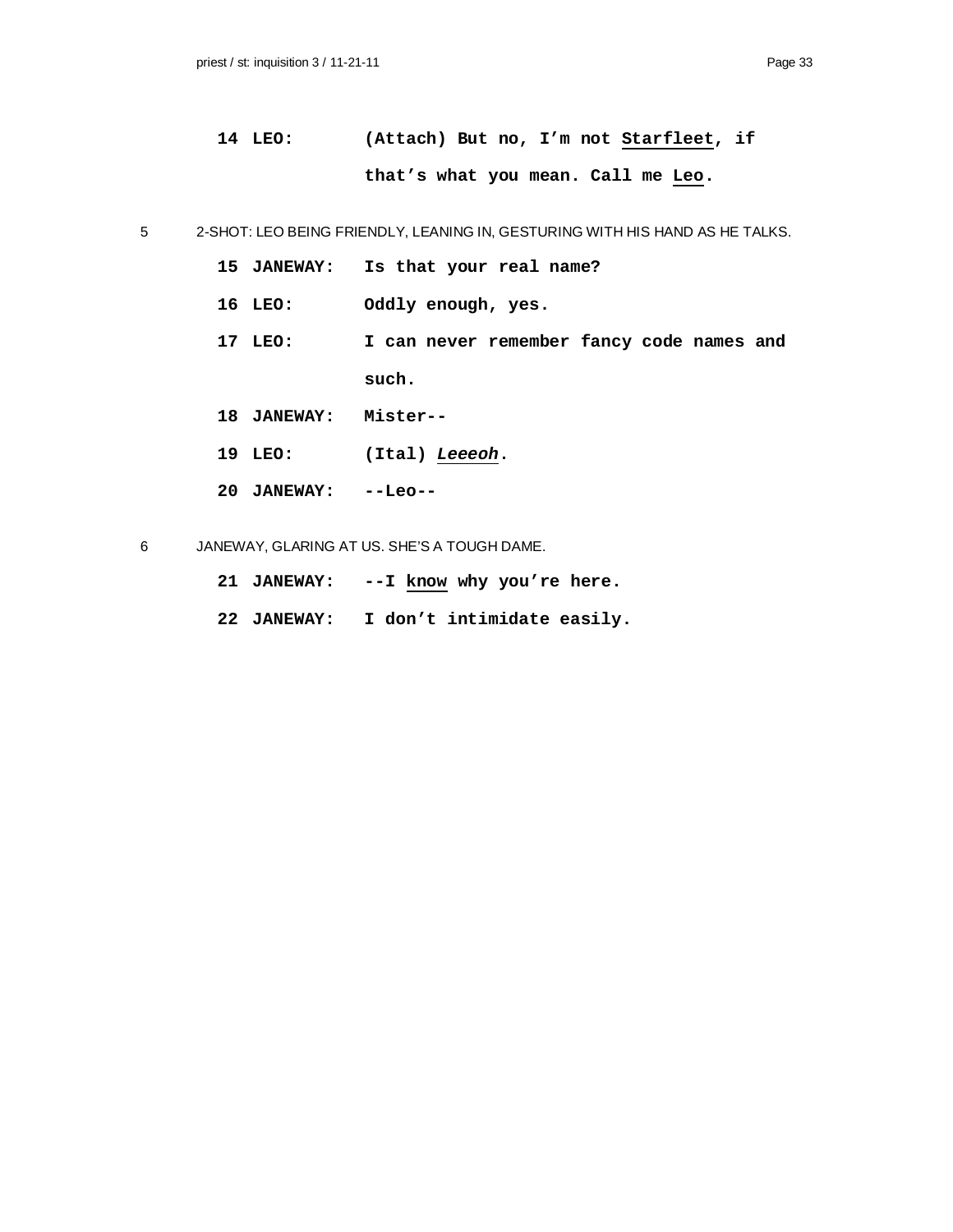- 1 LEO, LEANING BACK IN HIS CHAIR, SMILING.
	- **1 LEO: Do I look intimidating?**
	- **2 JANEWAY: (Off) Why not just say what you came to say.**
	- **3 LEO: I came to say hello.**
	- **4 LEO: Seven years in the Delta Quadrant? Fighting off multiple Borg cubes?**
	- **5 LEO: Admiral, you're a rock star. Beyond that--**
- 2 JANEWAY: STOIC, LISTENING. SHE DOES NOT TRUST THIS GUY.
	- **6 LEO: (Off) --nothing is ever exactly what it seems to be. Secret deals, closed-door meetings--**
	- **7 LEO: (Off) --political chicanery. Starfleet =** *"bad."*
	- **8 LEO: (Off) We've passed this way before, Admiral.**

3 LEO LEANS IN, MAKING HIS CASE, HIS HAND RESTS ON THE ORNATE BOX.

- **9 LEO: Some things need to be close hold. You know that.**
- **10 LEO: But we can't have Starfleet captains disobeying orders, warping off to right some heinous wrong.**
- **11 LEO: You've been one of those captains, Admiral. In an alternate timeline, but it still counts.**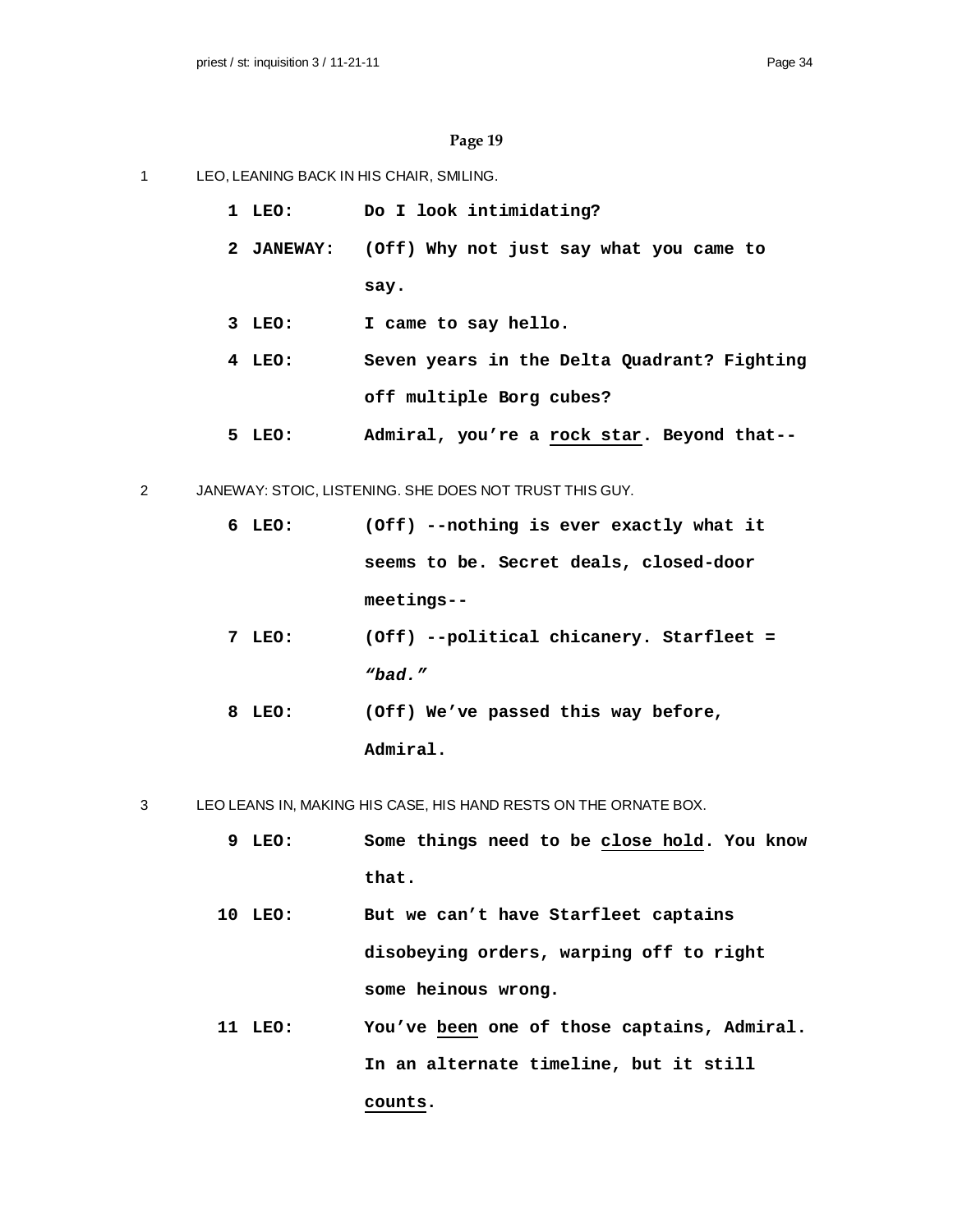- 4 JANEWAY
	- **12 JANEWAY: Starfleet captains are sworn to uphold and defend the Federation, Leo-- upon occasion, from itself.**
	- **13 LEO: (Off) But, see, that's the tricky part: knowing when it is, in fact, the right**

## **occasion.**

- 5 THE ROOM: LEO AND JANEWAY AT THEIR TABLE. THE ORNATE BO ON THE TABLE, JANEWAY's WINE GLASS.
	- **14 LEO: What's to stop some lunatic from, say, faking a political intrigue that never was? 15 LEO: One of our guys disobeys orders, runs off and causes some real problems. 16 LEO: This is why chain of command exists, Admiral.**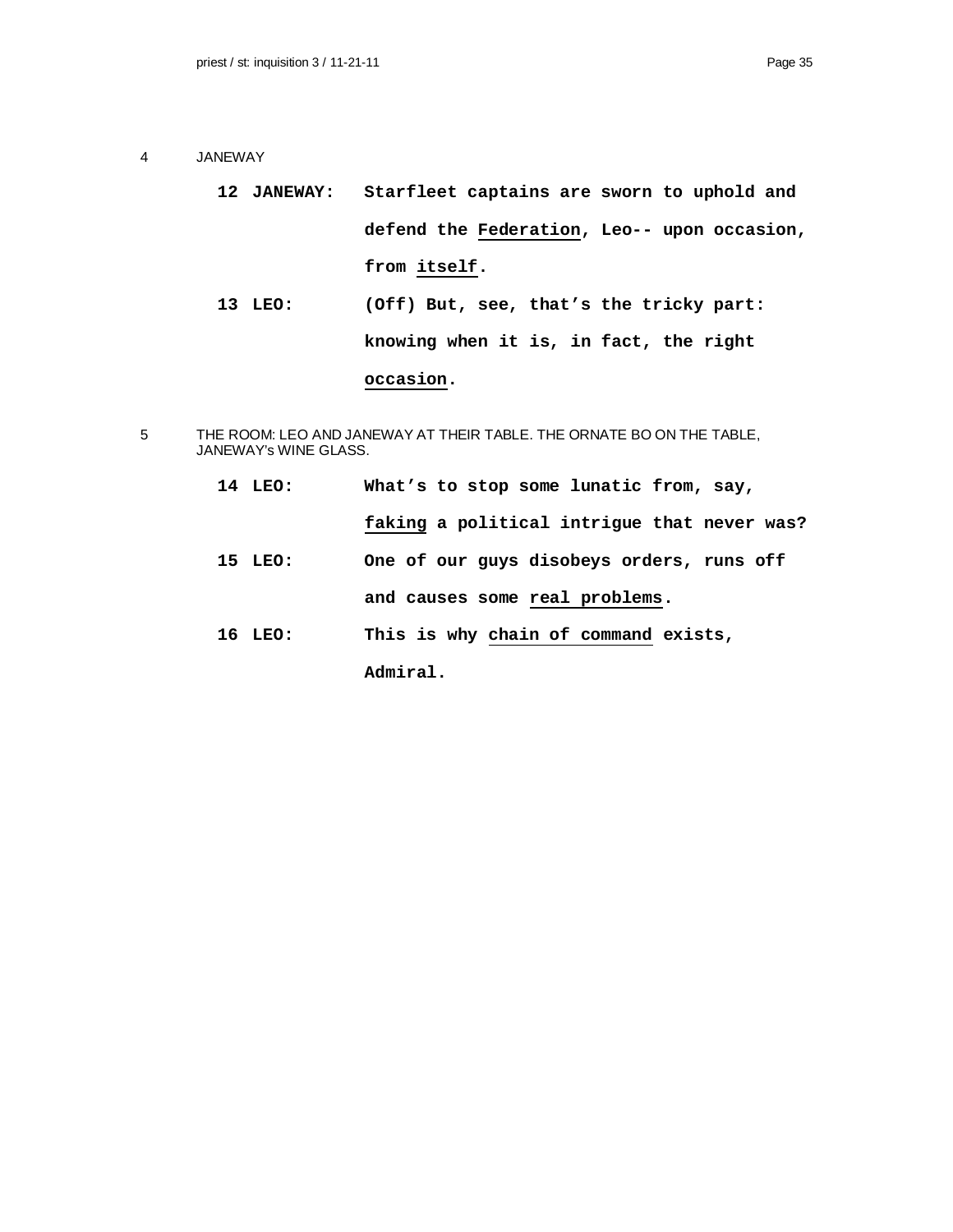1 OVER JANEWAY's SHOULDER. LEO: DETERMINED EXPRESSION..

| 1 JANEWAY: |  | Thanks for the lecture. |
|------------|--|-------------------------|
|            |  |                         |

- **2 LEO: My point is, all this freelancing with planet-destroying starships has gotta stop.**
- **3 LEO: It just has to. It's all I'm saying.**
- 2 2-SHOT: JANEWAY PUTS DOWN HER GLASS. THE ONATE BOX ON THE TABLE.
	- **4 LEO: I'm saying, people are gonna start losing their commands.**
	- **5 JANEWAY: Worf's training mission on the Sverdlov--**
	- **6 JANEWAY: --you're not testing Worf--**
- 3 OVER LEO's SHOULDER: JANEWAY LOCKING EYES ON LEO. GRIM.
	- **7 JANEWAY: --you're testing Picard.**
- 4 CUT TO: PICARD: IN HIS READY ROOM. GRIM LOST IN THOUGHT.

```
— no copy —
```
- 5 LEO: SMILING: EYES LOCKED ON US.
	- **8 LEO: Are we?**
	- **9 JANEWAY: (Off) That depends on what's in the box.**
	- **10 LEO: You know what's in the box.**
- 6 STAT/REPEAT: PICARD: IN HIS READY ROOM. GRIM LOST IN THOUGHT.

**—no copy —**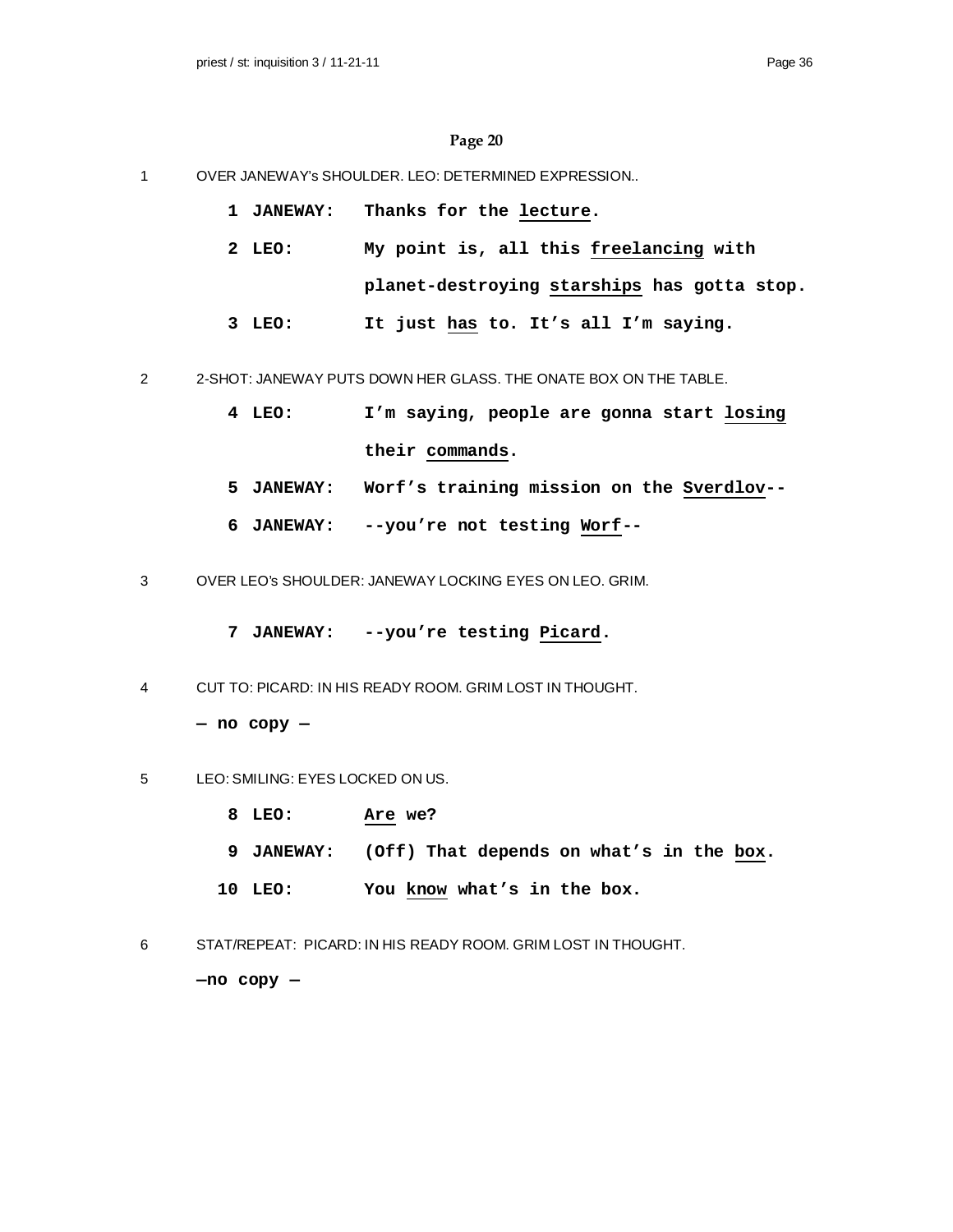- 1 ANGLE: THE ORNATE CASE, LEO's HAND GENTLY PATS IT.
	- **1 LEO: (Off) Vacuum-sealed to protect it from aging. Written on paper.**
	- **2 LEO: God, I miss that. Nobody writes anymore...**
- 2 STAT/REPEAT: PICARD: IN HIS READY ROOM. GRIM LOST IN THOUGHT.
	- **3 ELECTRONIC:** *Transporting from the Titan now, sir.*
	- **4 PICARD: Very well.**

#### 3 2-SHOT: LEO MAKING AN OFFER.

- **5 LEO: It's like this, Admiral:**
- **6 LEO: --you can either stop making Starfleet the bad guys--**
- **7 LEO: --or, you can open the box.**
- 4 THE ENTERPRISE TRANSPORTER ROOM: RIKER, TROI, CRUSHER EMBRACE GEORDI, RIKER SMILING.
	- **8 LaFORGE: Well, now-- its old home week!**
	- **9 RIKER: It's been too long, Geordi. Way too long.**
	- **10 CRUSHER: We could be spending a lot more time together if the Captain is wrong about this.**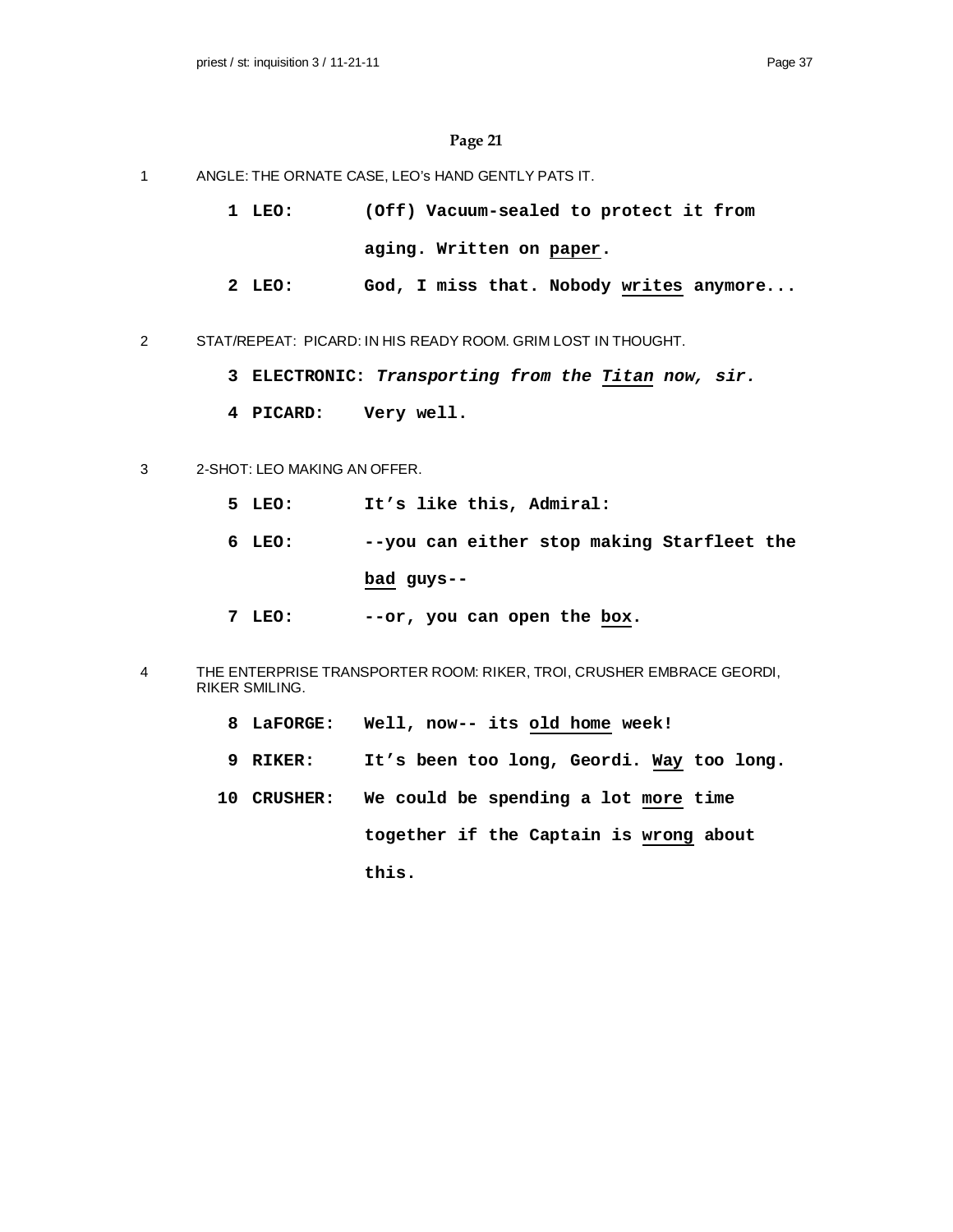- 5 JANEWAY: STOIC.
	- **11 LEO: (Off) Maybe the box is empty.**
	- **12 LEO: (Attach) Maybe it's a forgery. Maybe I got my lunch in there.**
	- **13 LEO: (Same) Or, just maybe, there is no conspiracy, and it's time for the knucklehead stuff to stop.**
- 6 EXTERIOR: THE ENTERPRISE BANKING TOWARD US AND AWAY FROM THE U.S.S. TITAN, LEAVING HER IN SPACE.
	- **14 LaFORGE: (From Enterprise) He's not wrong, Doctor. I know the Captain, and I know Worf. Trust me--**
	- **15 LaFORGE: (Attach) --this is a trip worth taking.**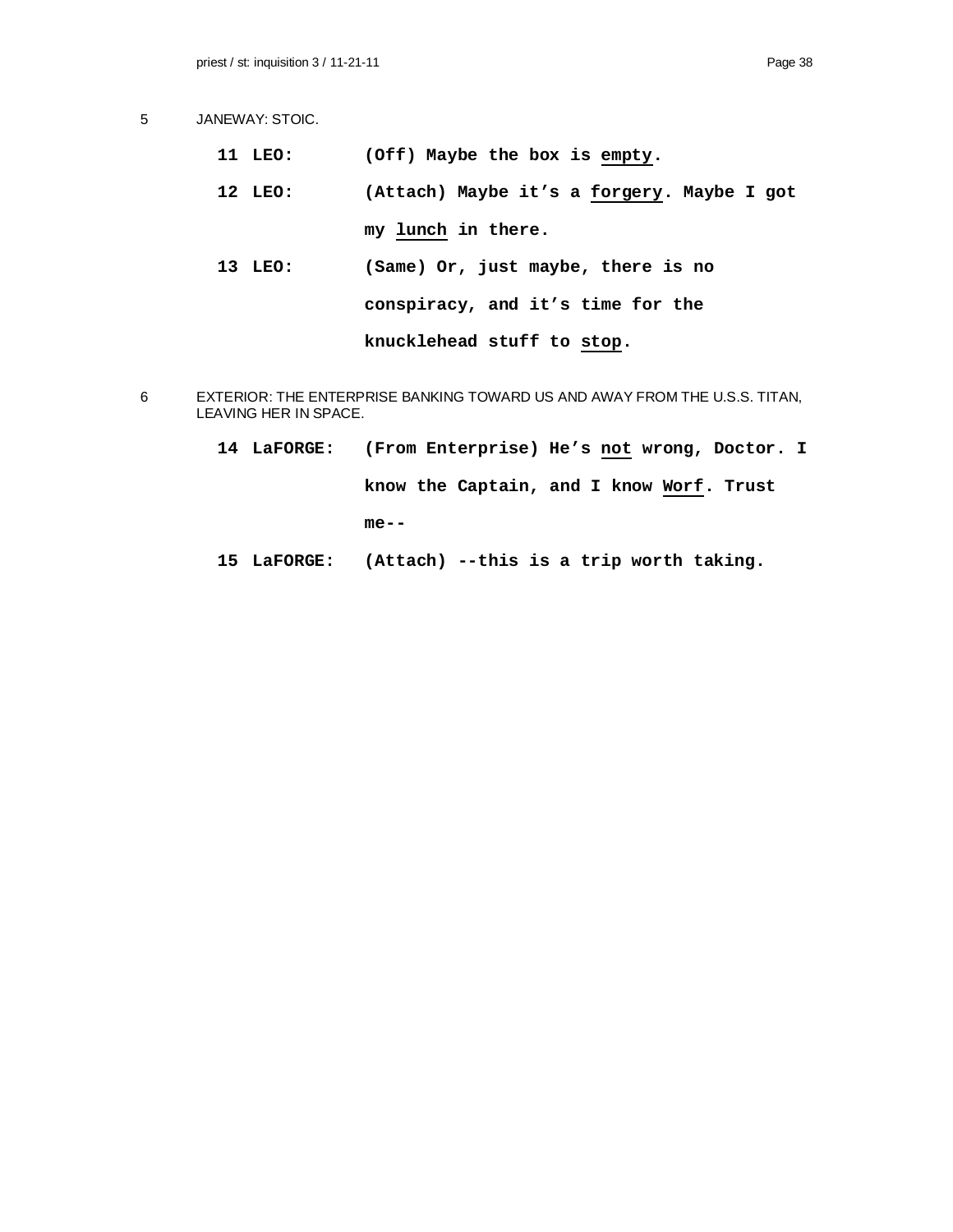1 CUT TO: LANATOSIA II's SURFACE: IN CLOSE: WORF BATTLES A DEVROQ. WORF USES HIS MEK'LETH, THE DEVROQ A PAIR OF OVERSIZED DAGGERS. MARTIAL ARTS STUFF.

**— no copy —**

2 MORE OF THIS: SEQUENTIAL, QUICK, BOURNE ULTIMATUM STUFF.

**— no copy —**

3 MORE. ANOTHER DEVROQ JUMPS IN.

**— no copy —**

4 WORF KICKS ONE, GUTS THE OTHER.

**— no copy —**

- 5 THE REMAINING DEVROQ, SNARLING, KNIVES BLOODIED. COLOR: THIS IS WORF'S BLOOD, PEPTO-BISMOL PINK.
	- **1 DEVROQ: Klingon filth.**
	- **2 DEVROQ: Federation lap dog.**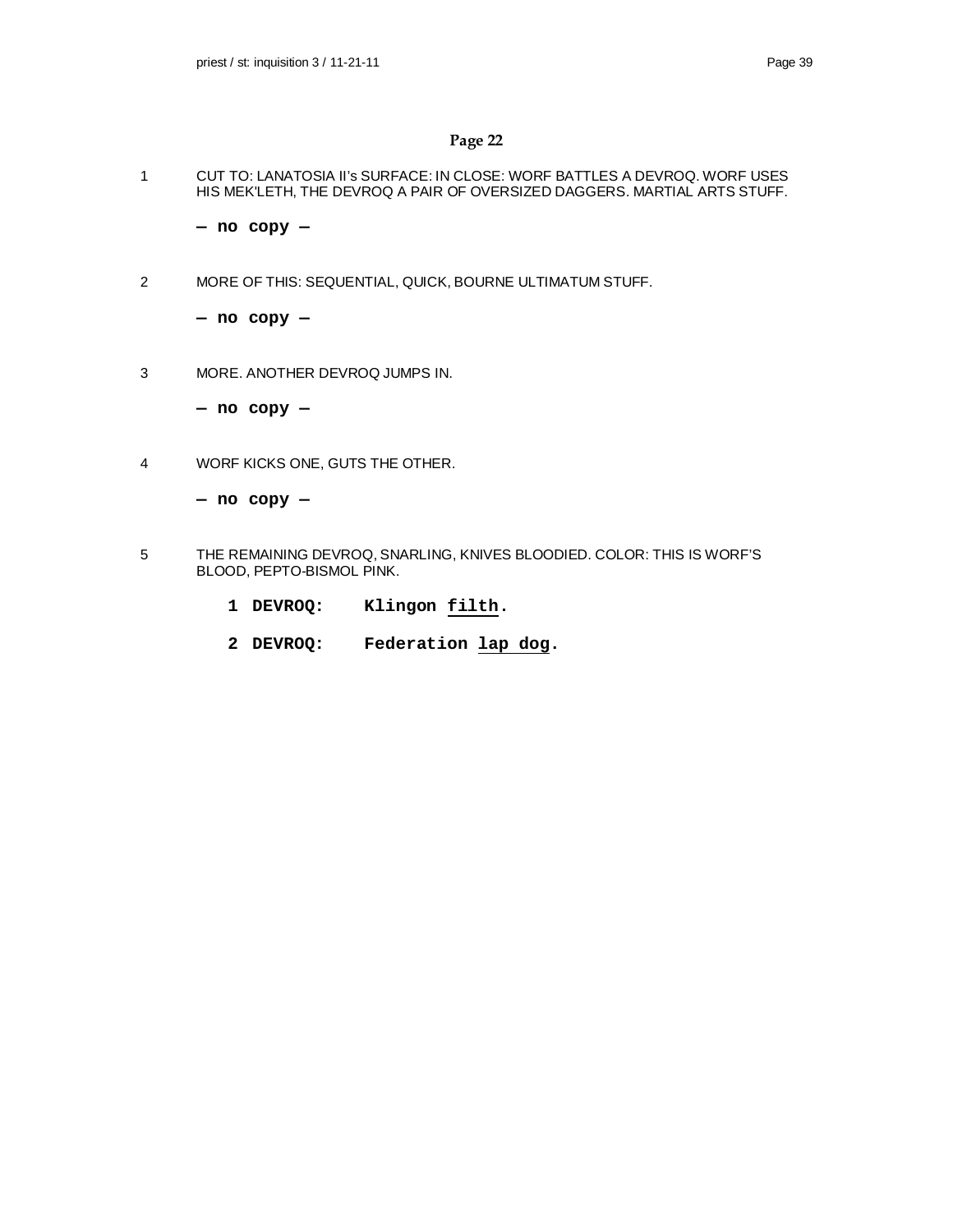- 1 ACROSS TOP:: BLOOD SPATTER IN THE AIR. TURBULENT STORMY SKY.
	- **1 SFX: SSSHHNNAAAKKKT!!**
- 2 NEW ANGLE: WORF's GUYS: SEVERAL DEVROQ TERRORISTS ARE DOWN, WORF's MEN TYING THEIR WRISTS BEHIND THEIR BACKS. WORF APPROACHING, BLOOD TRAILS DOWN HIS ARM AND DRIPS OFF HIS MEK'LETH.
	- **2 WORF: Report.**
	- **3 SOLIDER: Wilson's badly wounded.**
	- **4 SOLDIER: Commander-- that was just the recon team--**

**the rest are on their way.**

- 3 NEW ANGLE: XERXES SMILING: LYING DOWN, HIS ARMS TIED BEHIND HIS BACK. HIS ELECTRONIC COLLAR GLOWS.
	- **5 XERXES: A thousand martyrs, Klingon.**
	- **6 XERXES: Against you three.**
- 4 WORF: GRIM. LOOKING OUT AT THE STORM.

**— no copy —**

5 MATCH SHOTS: KID WORF (FROM PREVIOUS SEQUENCE): LOOKING OUT AT THE STORM.

**— no copy —**

- 6 STAT/REPEAT PANEL 3: WORF: GRIM. LOOKING OUT AT THE STORM. ADD RAIN: IT HAS BEGUN TO RAIN.
	- **7 WORF: ...**
	- **8 WORF: ...let them come.**
	- **9 WORF: We stand our ground.**